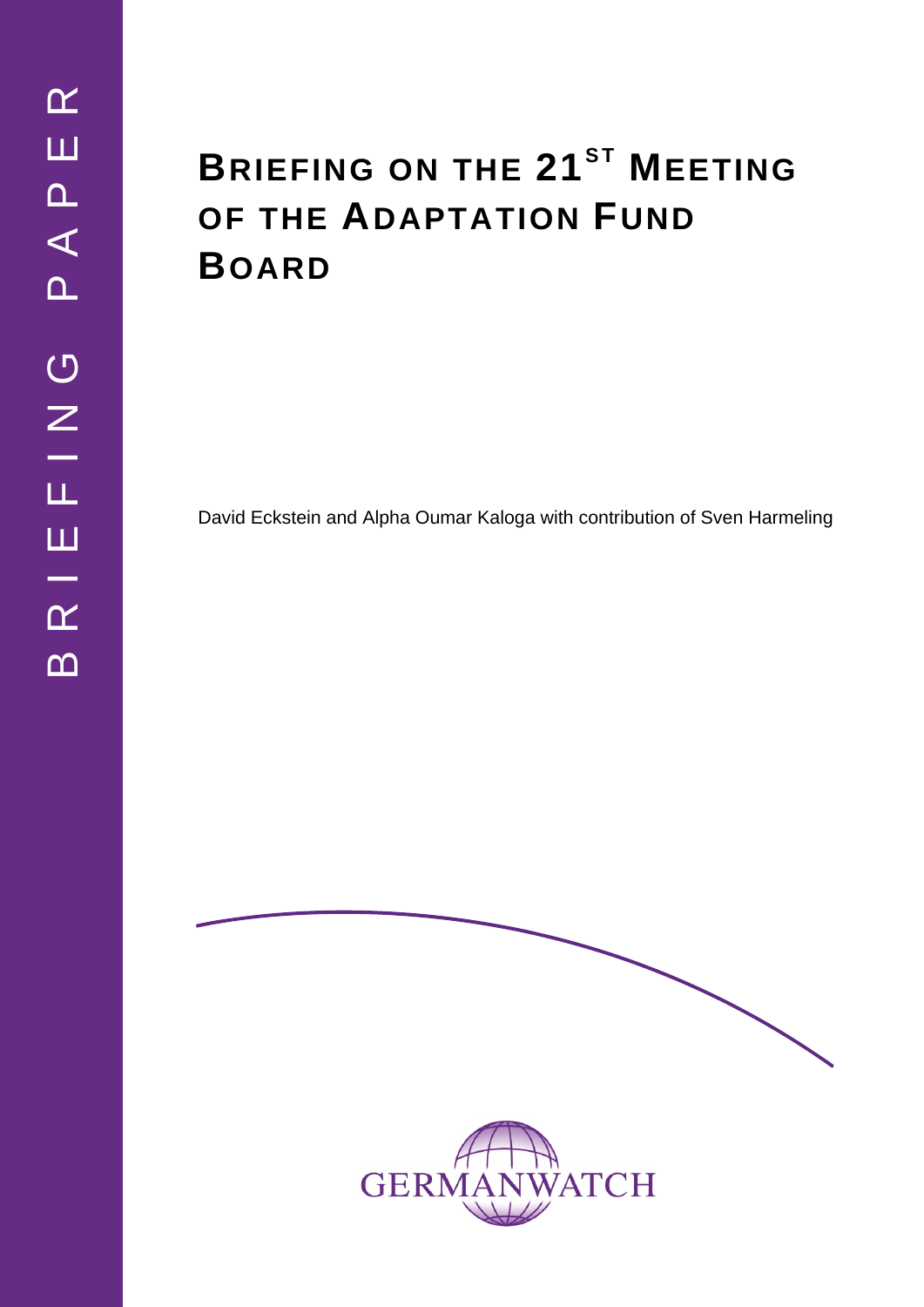#### **Brief Summary**

This briefing paper summarizes the key issues on the agenda for the 21st meeting of the Adaptation Fund Board, which governs the Adaptation Fund set up under the Kyoto Protocol. The meeting will be held in Bonn, Germany from July 1-4, 2013.

Among the key issues is the consideration of further project and programme proposals reviewed by the Project and Programme Review Committee (PPRC) to be approved by the AFB and the accreditation of one additional Regional Implementing Entity (RIE). Furthermore, the AFB will continue to debate the difficult financial situation of the Fund, review a disclosure and licensing policy to achieve compliance with the International Aid Transparency Initiative Standard and discuss a procedure to deal with project or programme delays. Other important agenda items include the debate on a environmental and social safeguard policy, the report by the Board to CMP 9 as well as the overall evaluation of the Fund.

#### **Imprint**

**Authors: David Eckstein and Alpha Oumar Kaloga with contribution of Sven Harmeling** 

#### **Publisher:**

Germanwatch e.V. Office Bonn Office Berlin Dr. Werner-Schuster-Haus Schiffbauerdamm 15 Kaiserstr. 201 D-10117 Berlin D-53113 Bonn Phone +49 (0) 30 2888 356-0, Fax -1 Phone +49 (0) 228 60492-0, Fax -19

Internet: http://www.germanwatch.org E-mail: info@germanwatch.org

July 2013 Purchase order number: 13-2-08e

This publication can be downloaded at: www.germanwatch.org/en/7162

This project is part of the International Climate Initiative. The Federal Ministry for the Environment, Nature Conservation and Nuclear Safety supports this initiative on the basis of a decision adopted by the German Bundestag



**The Federal Ministry** for the Environment, **Nature Conservation** and Nuclear Safety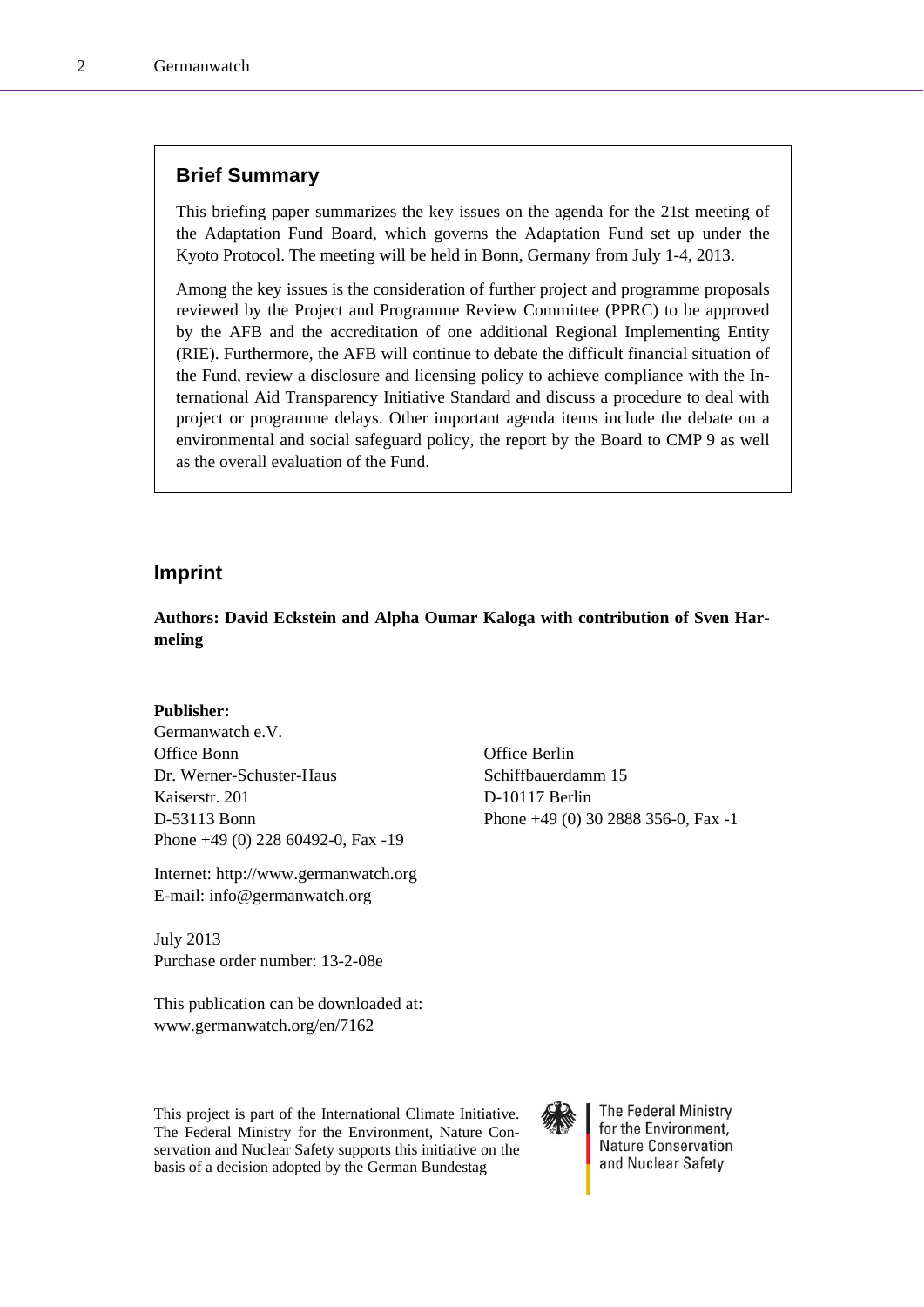# **Contents**

| $\mathbf 1$  |                                                                                              |     |
|--------------|----------------------------------------------------------------------------------------------|-----|
| $\mathbf{2}$ |                                                                                              |     |
| 2.1          |                                                                                              |     |
|              | 2.1.1                                                                                        |     |
|              | 2.1.2                                                                                        |     |
|              | 2.1.3                                                                                        |     |
|              | 2.1.4                                                                                        |     |
| 2.2          |                                                                                              |     |
| 2.3          |                                                                                              |     |
| 3            | <b>ITEMS TO BE CONSIDERED BY THE PROJECT AND</b>                                             |     |
| 3.1          | Report of the secretariat on initial screening/technical review of project and               |     |
| 3.2          | Joint Report by the Secretariat and the Trustee on the Status of the Pipeline  10            |     |
| 4            | <b>ITEMS TO BE CONSIDERED BY THE ETHICS AND FINANCE</b>                                      |     |
| 4.1          |                                                                                              |     |
| 4.2          | Options for an Overall Comprehensive Evaluation of the Adaptation Fund 14                    |     |
| 4.3          |                                                                                              |     |
|              | 4.3.1                                                                                        |     |
|              | 4.3.2                                                                                        |     |
|              |                                                                                              | .19 |
| 4.5          |                                                                                              |     |
|              | Adaptation Fund Trust Fund: Financial Report Prepared by the Trustee 21<br>4.5.1             |     |
|              | CER Monetization: Additional Options and Recommended Amendments to the<br>4.5.2              |     |
|              |                                                                                              |     |
|              | Amendments to the Administrative Budget of the Board and Secretariat for the Fiscal<br>4.5.3 |     |
|              |                                                                                              |     |
| 4.6          |                                                                                              |     |
|              | 4.6.1                                                                                        |     |
|              | 4.6.2                                                                                        |     |
| 4.7          |                                                                                              |     |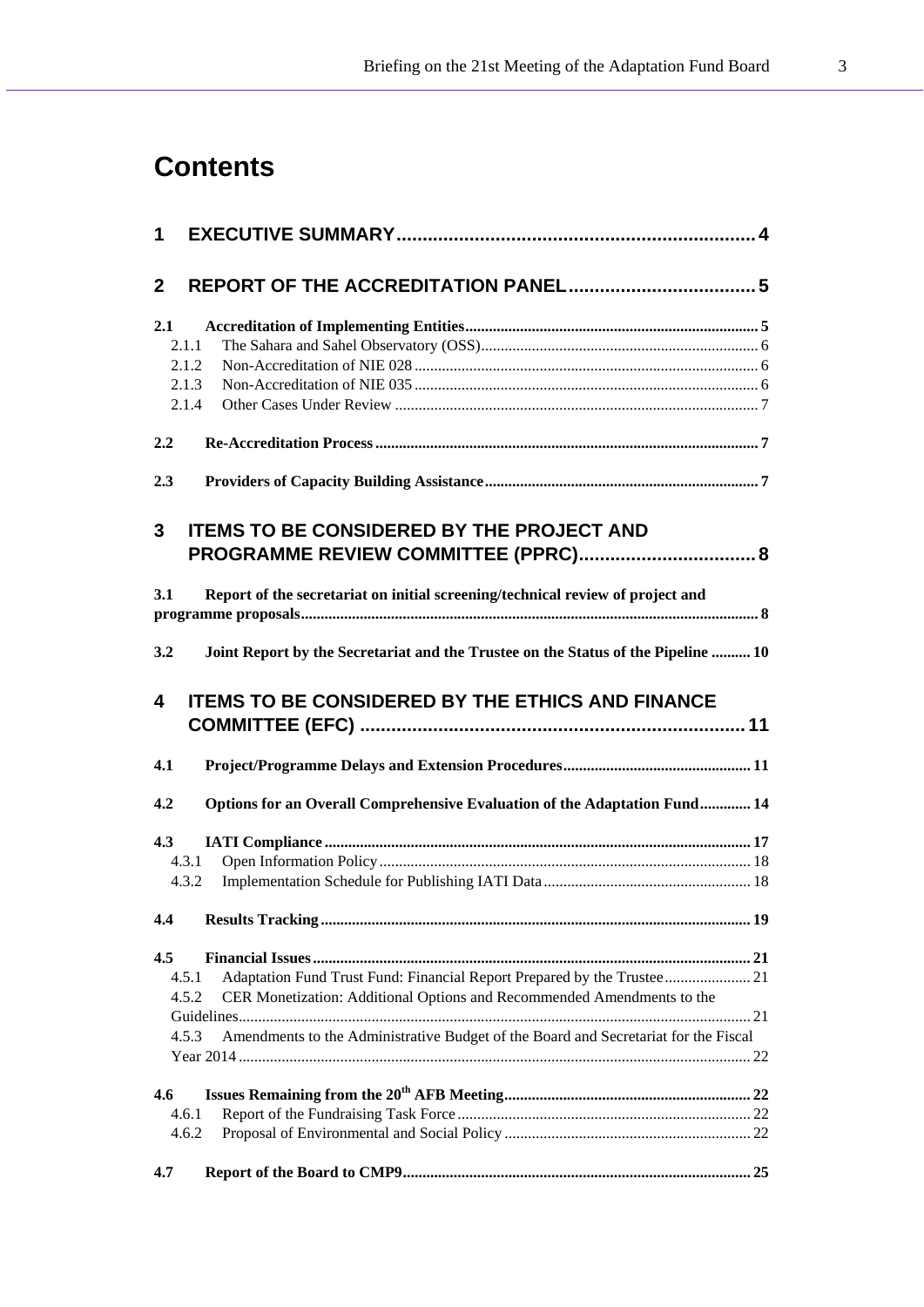# <span id="page-3-0"></span>**1 Executive Summary**

From July 3-4 2013, the  $21<sup>st</sup>$  meeting of the Adaptation Fund Board (AFB), the operating body of the Adaptation Fund (AF) established under the Kyoto Protocol, will be held at Langer Eugen in Bonn, Germany. Two days prior to the meeting, the members of the two committees of the Board, the Ethics and Finance Committee (EFC) and the Project and Programme Review Committee (PPRC) will convene for the twelfth time respectively. In the course of the meeting, the AFB will discuss the following issues:

The Accreditation Panel (AP), carrying out the task of assessing applications by organizations willing to serve as implementing entities (IEs) to the AF, has concluded the review of three IE applications. In this context, the AP will recommend the accreditation of one further Regional Implementing Entity (RIE) – the Sahara and Sahel Observatory - , while also recommending not to accredit two National Implementing Entities (NIEs) - NIE028 and NIE035 - due to deficiencies in some areas of fiduciary standards. To address the fact that some NIE applications fail to gain approval despite receiving support by multilateral or non-governmental institutions, the AP will propose to the Board to explore possibilities to organize and fund one or more workshops where Panel members and participants can share experiences and know-how, to improve accreditation success and mitigate disappointments.

The Project and Programme Review Committee (PPRC) received seven proposals from implementing entities requesting funds from the AF. Among these, four originate from NIEs: one fully developed programme proposal from the Fonds National de l'Environnement (FNE) of Benin, one project concept for Costa Rica by Fundecooperación Para el Desarollo Sostenible and two project concepts by SANBI on behalf of South Africa. The remaining three submissions come from Multilateral Implementing Entities (MIEs) and include: one project concept for Indonesia submitted by the World Food Programme, one fully developed programme submitted by the UNDP on behalf of Mali and a fully developed programme again by the World Food Programme for Nepal. In sum, the seven proposals request a total amount of US\$ 52,446,241 for their implementation - US\$ 28,958,633 for NIE proposals and US\$ 23,487,608 accountable for MIEs. In the course of the meeting, the secretariat and the trustee of the AF – the World Bank – will provide an update to the Board members on the status of the project pipeline that queues approved fully developed MIE projects and programmes exceeding the 50% cap that limits total funding of projects directed through MIEs to half of total resources of the AF.

The Ethics and Finance Committee (EFC), responsible for providing advice to the Board on issues of conflict of interest, ethics, finance and audit, has several issues on the agenda. First, the Board will debate on the adoption of a process to handle project delays and establishing an extension procedure. The EFC will also discuss on the overall evaluation of the Fund. The planned overall evaluation of the AF is broadly known as comprehensive evaluation and aims at assessing the overall performance, efficiency of a complete organisation or programme. Third, in order to complete the necessary steps towards achieving compliance with the International Aid Transparency Initiative (IATI), the secretariat will present a draft disclosure and licensing policy as well as an implementation schedule to begin publishing IATI compliant data. Also, the EFC will discuss a paper on Results Tracking. The results framework is structured to meet the objectives of reducing vulnerabilities and improving the adaptive capacity to face the impact of climate change as well as defining indicators to enable the comparison across projects/programmes.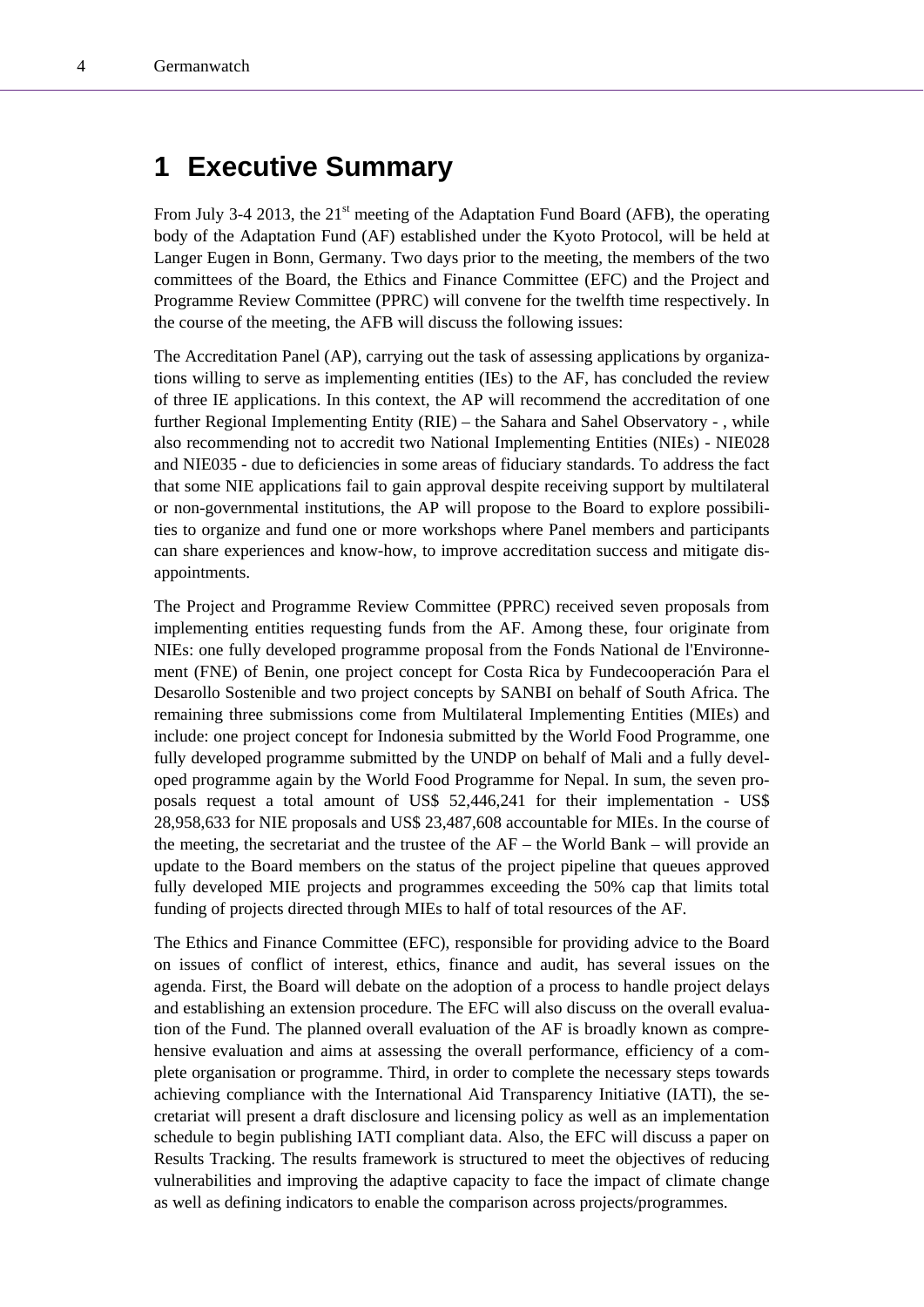One of the key discussions at the EFC and subsequently at the AF Board meeting will be on the environmental and social policy of the AF. The paper prepared by the secretariat as result of the request of the AF Board at the last meeting strives to present standards for the establishment of an Environmental Social Safeguard Policy, which is in line with the mission of the Fund of addressing the adverse effects of the climate change, but also aims at preventing any harms that may come from the AF-funded projects.

In terms of financial issues, the AF trustee will, as usual, present its report on the financial status of the Adaptation Fund Trust Fund, complemented by an elaboration of options to amend the guidelines of the AF CER Monetization Programme. To conclude the financial issues, the Board will be requested to approve amendments to the administrative budget for the operation of the Board and the secretariat for fiscal year 2014. To address the difficult financial situation of the AF, the Board established a task force to work on outreach, strategy and other efforts to achieve the preliminary fundraising target of US\$ 100 million by the end of 2013. For this meeting, the task force is expected to deliver a report on their intersessional activities concerning this urgent matter.

Last but not least, the AF will discuss the report it will be sending to the Conference of Parties to the Kyoto Protocol (CMP). This report is annually sent to the CMP to report back on all activities undertaken by the AF in the course of each year, with the view of getting further guidance of the CMP for the next years.

# <span id="page-4-0"></span>**2 Report of the Accreditation Panel**

The Adaptation Fund Accreditation Panel (AP) carries out the task of reviewing the applications by potential implementing entities (IE) and drafting recommendations for consideration by the Adaptation Fund Board (AFB).

At its  $13<sup>th</sup>$  meeting on May 20-21, 2013, the AP continued to exert its scrutiny function reviewing both new and existing applications, as well as discussing other matters in regard to the accreditation process, e.g. the establishment of a re-accreditation procedure and issues concerning capacity building.

In the following, the key results of the  $13<sup>th</sup>$  $13<sup>th</sup>$  AP meeting are outlined.<sup>1</sup>

### <span id="page-4-1"></span>*2.1 Accreditation of Implementing Entities*

l

As the AP did not receive any new applications, it resumed its review of fifteen submissions that had been under review before but required further analysis. These include nine applications from National Implementing Entities (NIEs), four from Regional Implementing Entities (RIEs) and two from Multilateral Implementing Entities (MIEs).

By the time of the finalization of the report, however, the AP only concluded the review of one RIE and two NIE applications. These are as follows:

<span id="page-4-2"></span><sup>&</sup>lt;sup>1</sup> See https://www.adaptation-fund.org/sites/default/files/AFB.B.21.4 Report of the Accreditation Panel.pdf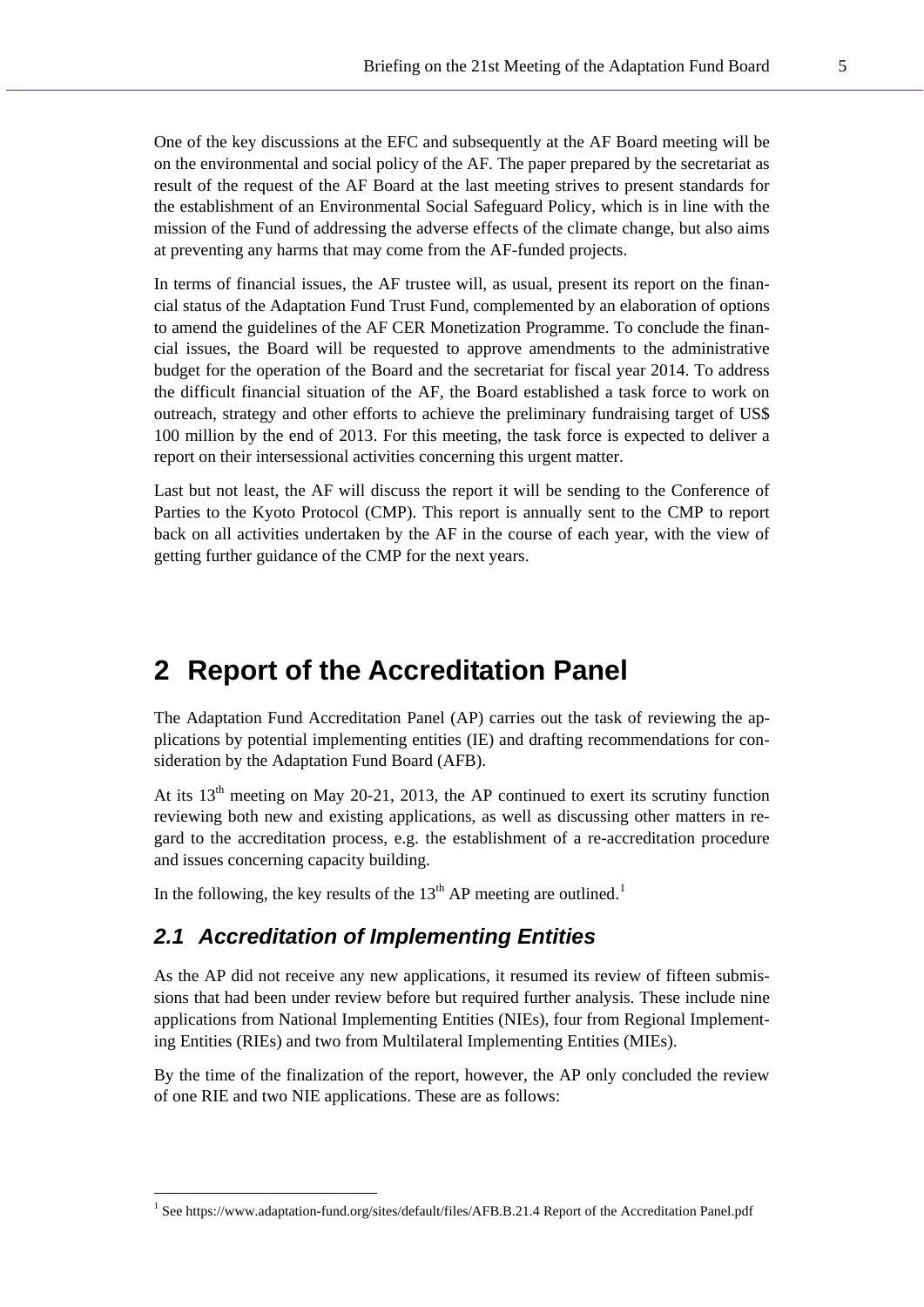#### <span id="page-5-0"></span>**2.1.1 The Sahara and Sahel Observatory (OSS)**

The Sahara and Sahel Observatory  $(SSS)^2$  $(SSS)^2$  is an independent intergovernmental regional organization officially established in 1992 based in Tunis, Tunisia. OSS - composed of 22 African<sup>[3](#page-5-4)</sup> and 5 non-African<sup>[4](#page-5-5)</sup> member countries, as well as 10 member organizations<sup>[5](#page-5-6)</sup> acts as an initiator and facilitator of partnerships around common challenges related to the management of shared water resources and the implementation of multilateral environmental agreements, including those on desertification, biodiversity and climate change climate.

The AP first considered the application by OSS at its  $10<sup>th</sup>$  meeting, requesting additional information and raising a number of issues that have been addressed satisfactorily by the RIE between then and now. Therefore, at their recent meeting, the AP concluded to recommend to the AFB the accreditation of the RIE, as it sees in OSS a strong organization with expertise in the field of adaptation.

## <span id="page-5-1"></span>**2.1.2 Non-Accreditation of NIE 028**[6](#page-5-7)

The application by NIE 028 has been reviewed and scrutinized by the AP since its  $8<sup>th</sup>$ meeting. During the course of the assessment, that also included a field visit undertaken in March 2012, several issues where raised by the Panel, particularly in areas of the NIE's fiduciary standards and institutional capacity. To meet the requirements in this regard, the AP concluded that the NIE would still need a long time to demonstrate effective implementation of the systems needed, although already being under consideration for as long as 18 months. Subsequently, the AP decided that it was not in a position to recommend the NIE for accreditation.[7](#page-5-8)

#### <span id="page-5-2"></span>**2.1.3 Non-Accreditation of NIE 035**

The AP started reviewing the application from NIE 035 at its  $8<sup>th</sup>$  meeting in November 2011. Notably, an application from the same entity had already been received by the Panel, which then decided not to recommend accreditation of the NIE. However, the AP decided to consider the recurrent application as a "new" application, while referring to the obtained information during the previous application process whenever needed. Although some gaps have been addressed by the NIE, the Panel still identified some shortcomings in areas concerning the fiduciary standards. The proponent has not demonstrated enough capability to tackle all concerns raised by the Panel, leaving room for doubt if these will be adequately resolved in the near future. Therefore, the AP concluded not to recommend the accreditation of the NIE.<sup>[8](#page-5-9)</sup>

<sup>2</sup> See http://www.oss-online.org/

<span id="page-5-4"></span><span id="page-5-3"></span><sup>&</sup>lt;sup>3</sup> Algeria, Burkina Faso, Cape Verde, Chad, Côte d'Ivoire, Djibouti, Egypt, Eritrea, Ethiopia, Gambia, Guinea-Bissau, Kenya, Libya, Mali, Morocco, Mauritania, Niger, Uganda, Senegal, Somalia, Sudan and Tunisia

<sup>4</sup> Canada, France, Germany, Italy and Switzerland

<span id="page-5-6"></span><span id="page-5-5"></span><sup>&</sup>lt;sup>5</sup> Arab Maghreb Union, CARI, CBLT, CELSAD, CILSS, IGAD, Intergovernmental Authority on Development, FAO, UNCCD and UNESCO

<span id="page-5-7"></span><sup>&</sup>lt;sup>6</sup> For purposes of confidentiality, only the assigned code is used to report on the status of each implementing entity's application.

<span id="page-5-8"></span> $^7$  A detailed rationale for the non-accreditation of NIE028 can be found in Annex II of the presented document.

<span id="page-5-9"></span>A detailed rationale for the non-accreditation of NIE035 can be found in Annex III of the presented document.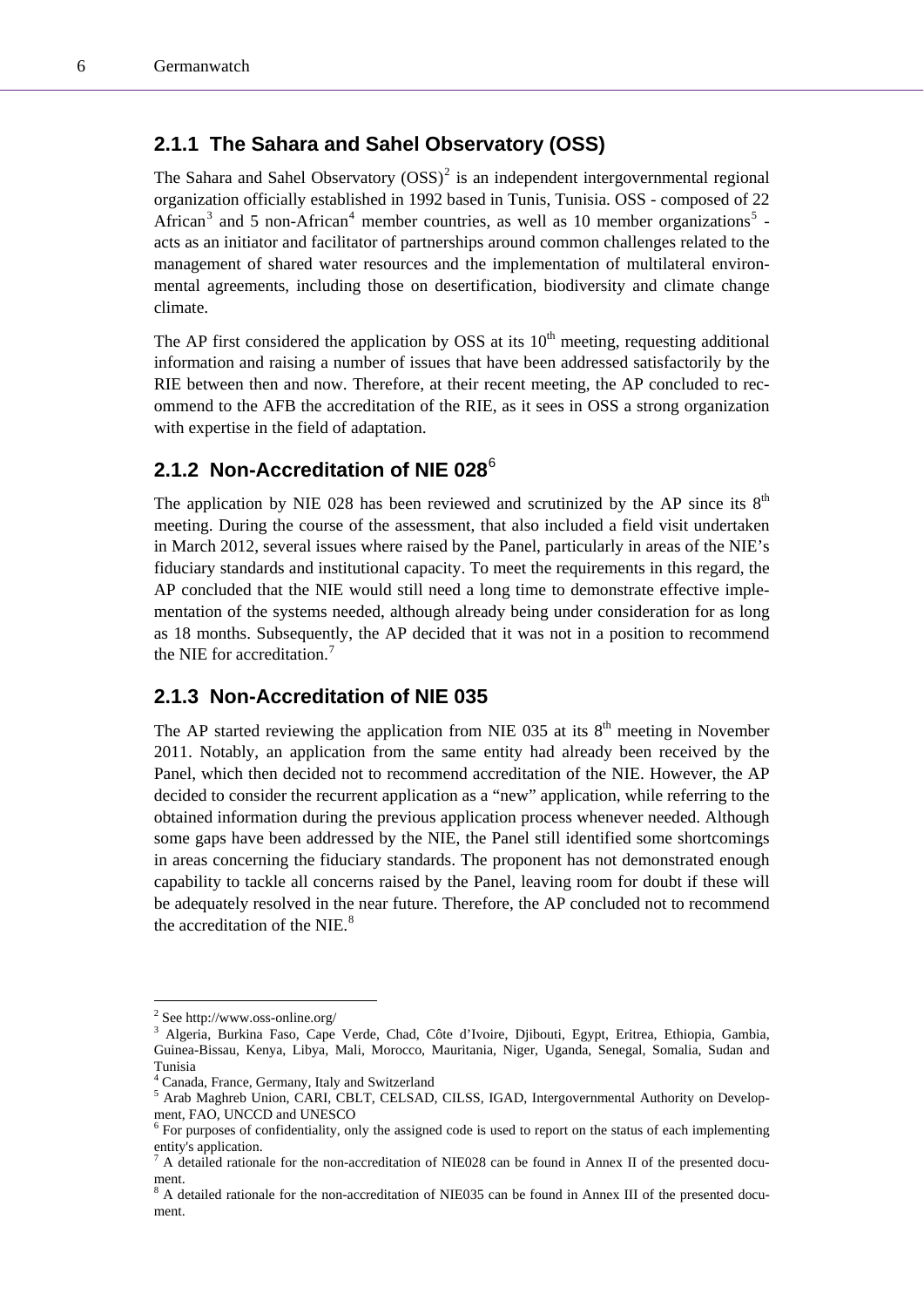#### <span id="page-6-0"></span>**2.1.4 Other Cases Under Review**

For the remaining twelve projects in the accreditation pipeline, the AP partially requested further information and explanation from the applicants on some outstanding issues, while some proponents already showed promising progress and strong profiles to serve as implementing entities of the Adaptation Fund. As a way forward, the AP will resume their consideration at its  $14<sup>th</sup>$  meeting or intersessionally.

#### <span id="page-6-1"></span>*2.2 Re-Accreditation Process*

At the  $20<sup>th</sup>$  AFB meeting, the Board began discussing the design of a re-accreditation process, having in mind that the accreditation of some implementing entities reaches the five-year mark in the near future<sup>[9](#page-6-3)</sup>. At the current AP meeting, the Panel exchanged ideas and reflections on the matter, planning to flesh out and develop a full proposal for the AFB to consider at its  $22<sup>nd</sup>$  meeting.

## <span id="page-6-2"></span>*2.3 Providers of Capacity Building Assistance*

During preparation and completion of accreditation applications, as well as in the process of developing policies and procedures to build the necessary capacity to comply with the fiduciary standards set by the AF, NIEs frequently obtain technical assistance from multilateral and non-governmental organizations. However, the intended outcome of receiving recommendation for accreditation from the Panel is often not achieved.

Therefore, intending to mitigate the disappointment among organizations providing support and NIEs in question, the AP perceives as necessary to reach out to those offering assistance by build networking linkages. In the Panel's view one way to achieve that would be to hold a workshop where the Panel members and participants can share experiences and know-how, covering all important aspects.

Against this backdrop, the AP will recommend to the Board to explore possibilities of organizing and funding one and more workshops and authorizing AP members as refer-ence persons.<sup>[10](#page-6-4)</sup>

*Out of the fifteen considered applications nine originate from National Implementing Entities (NIE), which highlights once more the willingness by developing countries' institutions to choose the direct-access path offered by the AF's unique institutional setup. It is, however, troubling to observe that the Accreditation Panel has not received any new submissions by implementing entities. It would be interesting to hear the thoughts of the AP on this and maybe even providing an attempted explanation.* 

*Besides this, it is encouraging to perceive the AP's recognition of the need to further address cases of unsuccessful accreditation processes. The proposed workshops could therefore be a valuable addition to strengthen and enhance capacity building efforts by multilateral and non-governmental organizations.* 

 $\overline{\phantom{a}}$ 

<span id="page-6-3"></span><sup>&</sup>lt;sup>9</sup> As established by paragraph 36 of the "Operational Policies and Guidelines", accreditation of an implementing entity will be valid for the period of 5 years.

<span id="page-6-4"></span><sup>10</sup> See https://www.adaptation-fund.org/sites/default/files/AFB.B.21.4 Report of the Accreditation Panel.pdf, p. 10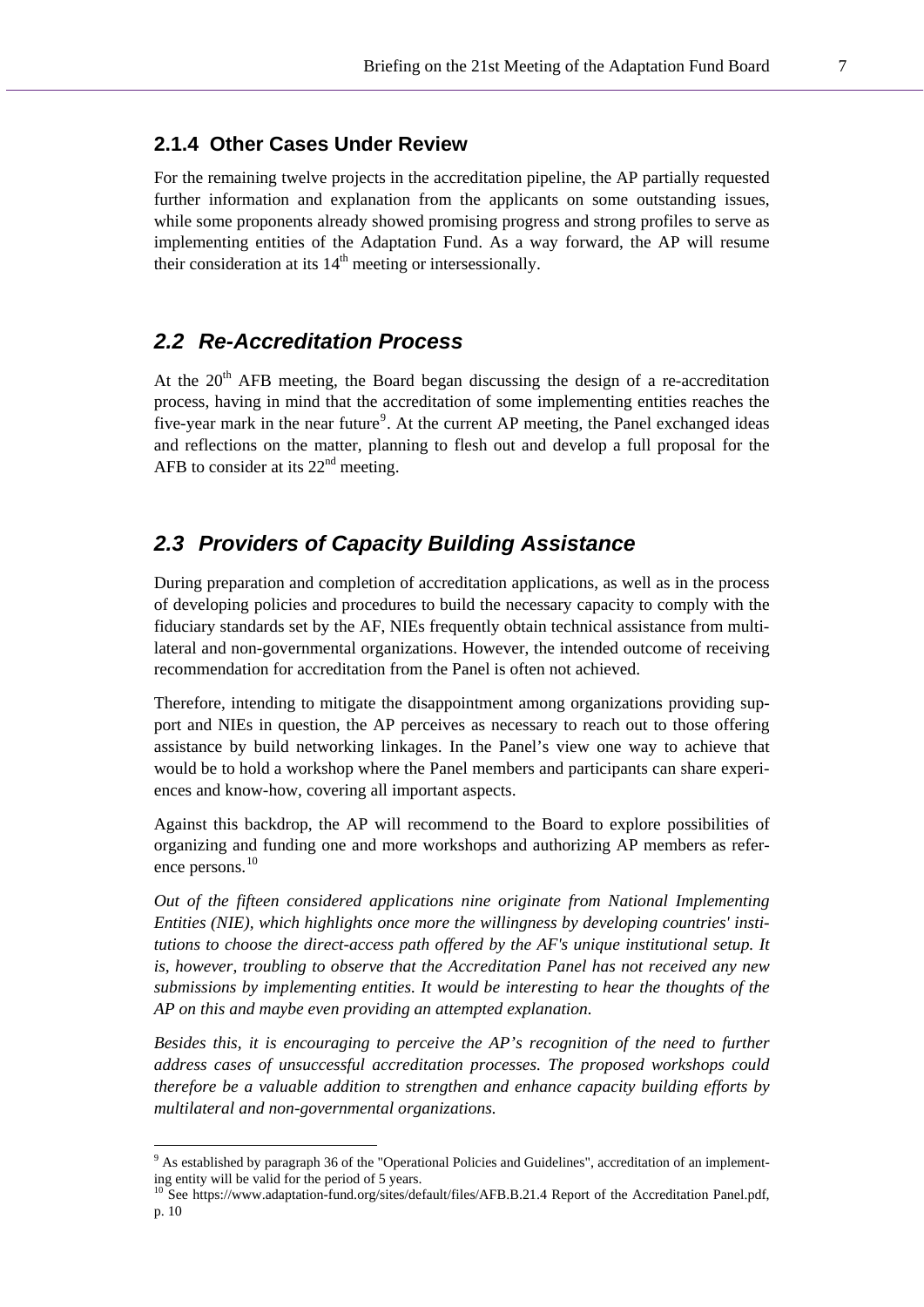# **3 Items to be considered by the Project and Programme Review Committee (PPRC)**

The Project and Programme Review Committee (PPRC) is responsible for assisting the Board in tasks related to project and programme review in accordance with the Operational Policies and Guidelines (OPG), and for providing recommendations and advice to the Board thereon.

## <span id="page-7-1"></span>*3.1 Report of the secretariat on initial screening/technical review of project and programme proposals*

This document provides an overview on received submissions from implementing entities (IEs) to be considered by the PPRC for the 21st meeting of the Adaptation Fund Board, and highlights the initial screening process and technical review conducted by the AF secretariat, with assistance by the GEF secretariat technical staff.

For the current meeting, eight project proposals were forwarded to the secretariat for initial screening and technical review. In the course of the technical review process, one proposal by the Indian National Bank for Agriculture and Rural Development was excluded from further consideration, as it had not met the required eligibility criteria of submitting the required letter of endorsement by the governments' designated authority in due time, hence reducing the total number of proposals to seven.

Among these, four proposals originate from National Implementing Entities (NIEs) - one fully developed project proposal for Benin by the Fonds National de l'Environnement (FNE), one project concept for Costa Rica by Fundecooperación Para el Desarollo Sostenible (FPDS) and two project concepts for South Africa by the South African National Biodiversity Institute (SANBI). The three remaining proposals were submitted by Multinational Implementing Entities (MIEs), namely two by the World Food Programme - one fully developed project for Indonesia and one project concept for Nepal - and one by the United Nations Development Programme (UNDP) on behalf of Mali.

All project proposals are in compliance with Board decisions limiting management fees by implementing entities to  $8.5\%$ <sup>[11](#page-7-0)</sup> and cap execution costs at  $9.5\%$ <sup>[12](#page-7-2)</sup> of the total project budget estimated. The combined budget requested by SANBI for their two proposals (US\$ 9,932,633) is consistent with decision B.13/23 that caps the total amount of funding for each country at US\$ 10 million.

In sum, the seven proposals request the total amount of US\$ 52,446,241 for their imple-mentation - US\$ 28,958,633 for NIE proposals<sup>[13](#page-7-3)</sup> and US\$ 23,487,608 accountable for MIEs.

The following table provides a detailed overview of submitted project proposals $^{14}$  $^{14}$  $^{14}$ :

<span id="page-7-0"></span> $11$  See decision B.11/16

<span id="page-7-2"></span> $12$  See decision B.13/17

<span id="page-7-3"></span><sup>&</sup>lt;sup>13</sup> the submissions by Costa Rica and South Africa (both proposals) also entail a project/programme formulation grant of US\$ 30,000 each

<span id="page-7-4"></span><sup>&</sup>lt;sup>14</sup> See document AFB/PPRC.12/3, p. 5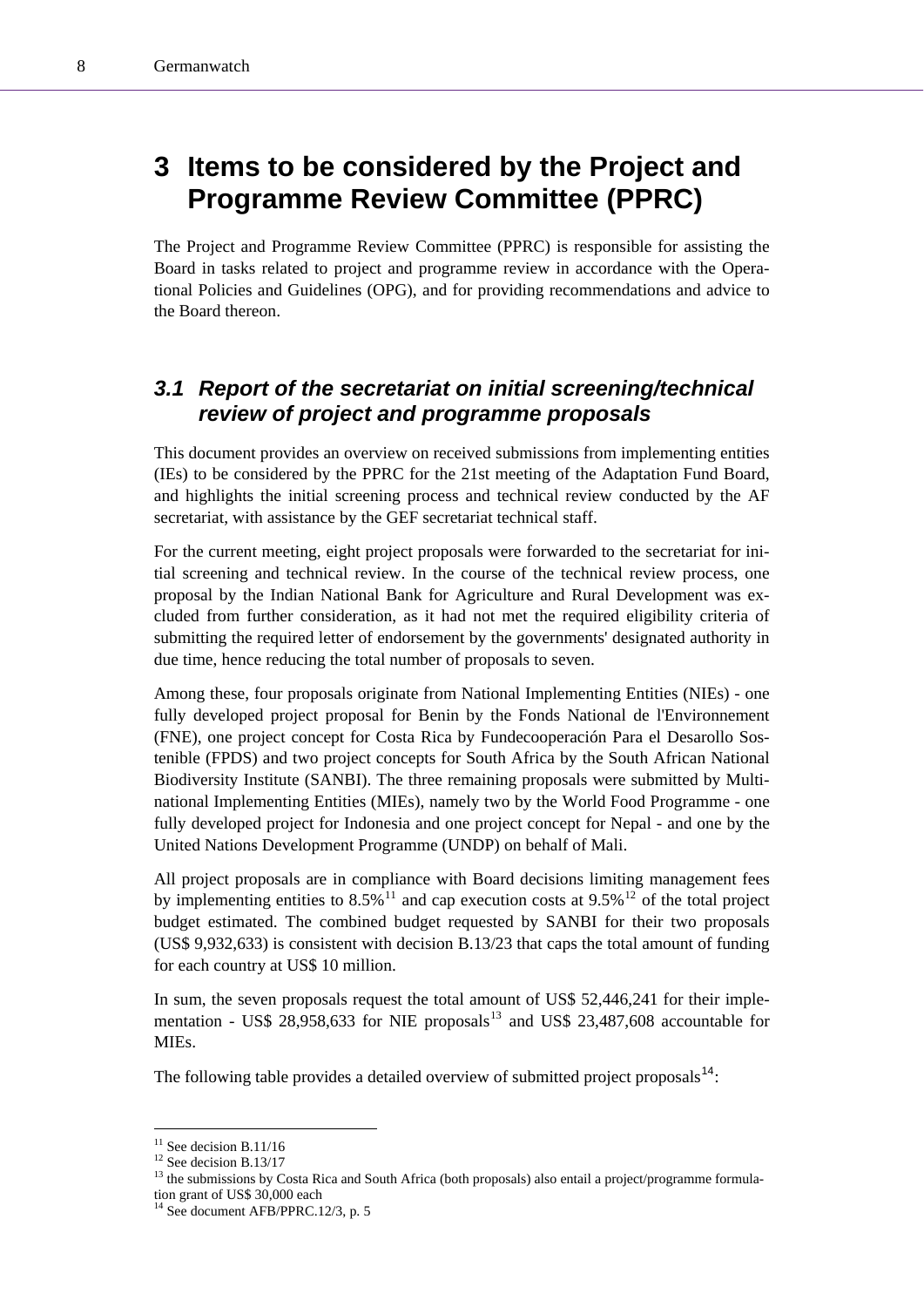| Country              | IE           | <b>Financing re-</b><br>quested (USD) | <b>Stage</b>    | <b>IE Fee</b><br>(USD) | <b>IE Fee</b><br>$(\%)$ | <b>Execution</b><br>Cost (USD) | $EC$ (% of<br>Total) |  |  |  |  |
|----------------------|--------------|---------------------------------------|-----------------|------------------------|-------------------------|--------------------------------|----------------------|--|--|--|--|
| <b>NIE proposals</b> |              |                                       |                 |                        |                         |                                |                      |  |  |  |  |
| <b>Benin</b>         | <b>FNE</b>   | 9,056,000                             | Full project    | 709,000                | 8.49                    | 792,000                        | 9.49                 |  |  |  |  |
| Costa Rica           | <b>FPDS</b>  | 9,970,000                             | Project concept | 780,000                | 8.49                    | 860,000                        | 9.36                 |  |  |  |  |
| South Africa         | <b>SANBI</b> | 7,947,625                             | Project concept | 622,625                | 8.50                    | 695,875                        | 9.50                 |  |  |  |  |
| South Africa         | <b>SANBI</b> | 1,985,008                             | Project concept | 155,508                | 8.50                    | 146,400                        | 8.00                 |  |  |  |  |
| <b>NIE Total</b>     |              | 28,958,633                            |                 | 2,267,133              |                         | 2,494,275                      |                      |  |  |  |  |
| <b>MIE</b> proposals |              |                                       |                 |                        |                         |                                |                      |  |  |  |  |
| Indonesia            | <b>WFP</b>   | 5,989,335                             | Project concept | 469,210                | 8.50                    | 520,125                        | 9.42                 |  |  |  |  |
| Mali                 | <b>UNDP</b>  | 8,533,348                             | Full project    | 668,511                | 8.50                    | 682,337                        | 8.68                 |  |  |  |  |
| Nepal                | <b>WFP</b>   | 8,964,925                             | Full project    | 702,321                | 8.50                    | 122,000                        | 1.48                 |  |  |  |  |
| <b>MIE Total</b>     |              | 23,487,608                            |                 | 1,840,042              |                         | 1,324,462                      |                      |  |  |  |  |
| <b>Overall Total</b> |              | 52,446,241                            |                 | 4,107,175              | 8.50                    | 3,818,737                      | 7.99                 |  |  |  |  |

**Table 1: Project proposals for AFB 21**

*According to the document, this AFB meeting marks the first time that the number of NIE proposals exceeds the amount of those from MIEs. This is inherently a good sign, as it shows the continued relevance of the direct-access modality for developing country institutions. However, as discussed during the last AFB meeting, the decreasing number of MIE project proposals may also be accounted to the ever-growing MIE project pipeline and the respective awareness thereof by potential proponents.* 

*The Costa Rican Fundecooperación Para el Desarollo Sostenible submitted a project concept in no more than six months after receiving accreditation, which demonstrates the institutional capacity that is already present in some developing countries. On the contrary, the submissions by the Fonds Nationale de l'Environnement of Benin and the South African National Biodiversity Institute arise from two NIEs that have been accredited for quite some time, which clearly shows the continued effort and determination by accredited NIEs to develop a project programme or concept, while also revealing the fact that some developing countries are still faced with capacity constraints.* 

*Taking into account the current NIE submissions, 10 out of 15 accredited NIEs have forwarded a fully developed project or project concept proposal to the AF. It may therefore be advisable to approach some of the long-accredited NIEs that have not yet submitted a proposal, to check on their current status of development and offering some assistance if needed.* 

*The one proposal of South Africa to establish a small-grants facility is particularly noteworthy, since it would devolve part of the decision-making to the country level and since it puts more attention to the self-defined adaptation needs of the local communities. It will be interesting to see what kind of projects will be identified when it comes to the detailed planning. However, maybe this can serve as a model also for other countries, including those that have only fewer resources left before reaching their US\$ 10 million cap.*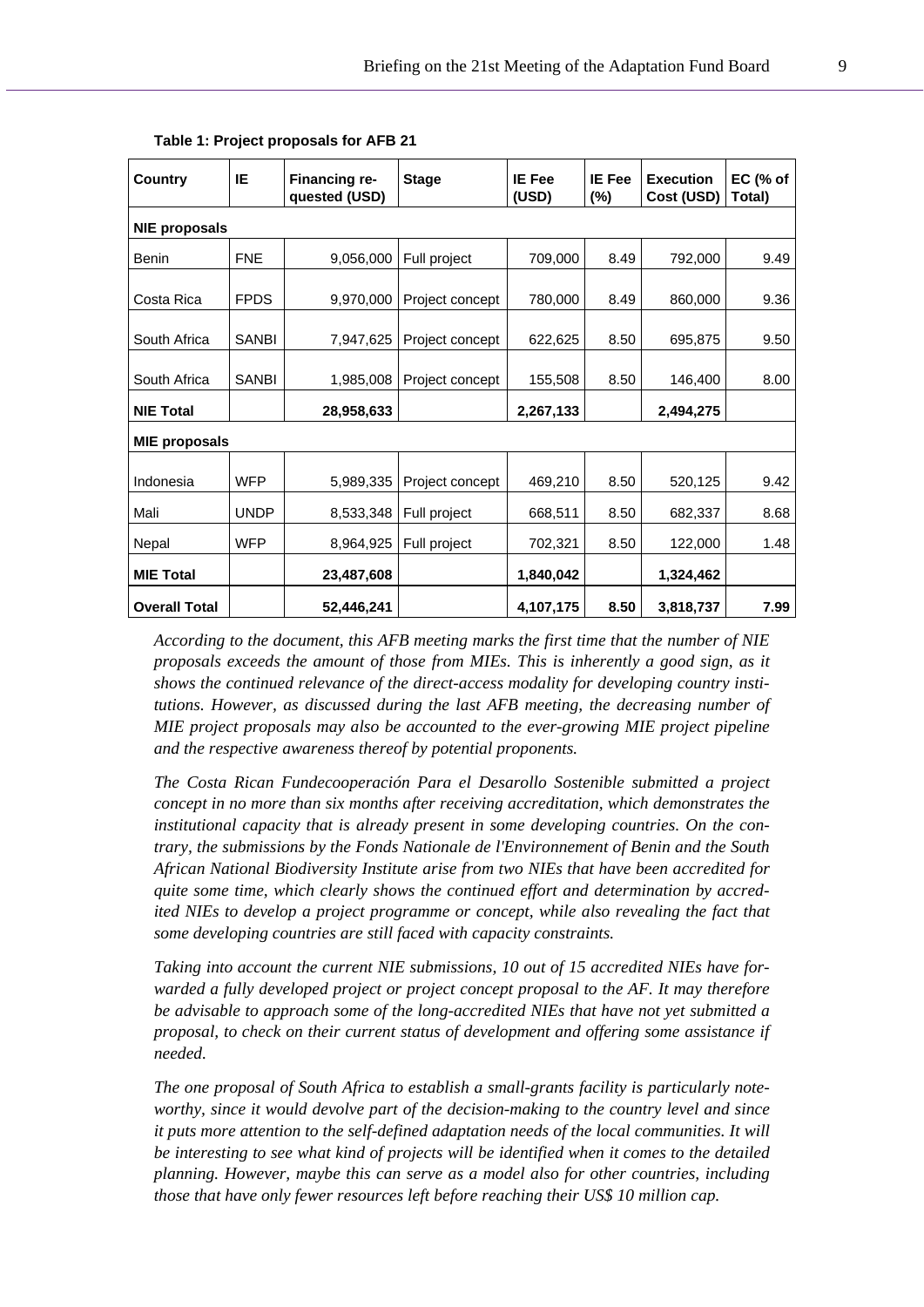## <span id="page-9-0"></span>*3.2 Joint Report by the Secretariat and the Trustee on the Status of the Pipeline*

At its  $17<sup>th</sup>$  meeting, the AFB decided to establish a pipeline queuing fully developed projects and programmes that have been approved by the Board but exceed the  $50\%$  cap<sup>[15](#page-9-1)</sup> that limits total funding of projects directed through MIEs to half of total resources of the AF, complemented by a set of criteria according to which projects are prioritized within the pipeline<sup>1617</sup>. This 50% cap of total funds requested has been exceeded for the first time at the  $19<sup>th</sup>$  meeting of the AFB, causing the creation of the pipeline with MIE projects awaiting additional funding resources.

In the course of the present AF Board meeting, the secretariat and the trustee of the AF – the World Bank – will provide an update to the Board members on the status of the pro-ject pipeline, outlined in the corresponding document<sup>[18](#page-9-3)</sup>.

As at the previous AFB meeting, the pipeline has grown to a total amount of US\$ 45.57 million comprising seven projects, dominated by the UNDP, which submitted six of them. Assuming the current proposals by Mali and Nepal achieved approval, the pipeline would look like illustrated in the following table  $19$ .

|                                                | Country           | <b>Recommendation</b><br>date (Criterion 1) | <b>Submission date</b><br>(Criterion 2) | Net cost, US\$<br><b>Million</b><br>(Criterion 3) | Request,<br><b>US\$ Million</b> | Cumulative,<br><b>US\$ Million</b> |  |  |  |
|------------------------------------------------|-------------------|---------------------------------------------|-----------------------------------------|---------------------------------------------------|---------------------------------|------------------------------------|--|--|--|
| Projects added at the 19th Meeting             |                   |                                             |                                         |                                                   |                                 |                                    |  |  |  |
| 1                                              | Guatemala (UNDP)  | 12/14/2012                                  | 10/8/2012                               | 5.00                                              | 5.43                            | 5.43                               |  |  |  |
| $\overline{2}$                                 | Cuba (UNDP)       | 12/14/2012                                  | 10/8/2012                               | 5.59                                              | 6.07                            | 11.49                              |  |  |  |
| 3                                              | Seychelles (UNDP) | 12/14/2012                                  | 10/8/2012                               | 5.95                                              | 6.46                            | 17.95                              |  |  |  |
| 4                                              | Myanmar (UNDP)    | 12/14/2012                                  | 10/8/2012                               | 7.29                                              | 7.91                            | 25.86                              |  |  |  |
| Projects added at the 20th Meeting             |                   |                                             |                                         |                                                   |                                 |                                    |  |  |  |
| 5                                              | Uzbekistan (UNDP) | 4/4/2013                                    | 1/28/2013                               | 4.99                                              | 5.42                            | 31.28                              |  |  |  |
| 6                                              | Belize (WB)       | 4/4/2013                                    | 1/28/2013                               | 5.53                                              | 6.00                            | 37.28                              |  |  |  |
|                                                | Ghana (UNDP)      | 4/4/2013                                    | 1/28/2013                               | 7.64                                              | 8.29                            | 45.57                              |  |  |  |
| Projects potentially added at the 21st Meeting |                   |                                             |                                         |                                                   |                                 |                                    |  |  |  |
| 8                                              | Mali (UNDP)       | ?                                           | 4/24/2013                               | 7.86                                              | 8.53                            | 54.01                              |  |  |  |
| 9                                              | Nepal (WFP)       | ?                                           | 4/29/2013                               | 8.14                                              | 8.96                            | 63.06                              |  |  |  |

#### **Table 2: Pipeline of MIE Projects**

<span id="page-9-1"></span><sup>&</sup>lt;sup>15</sup> See decision B.12/9

<span id="page-9-2"></span> $16$  See decisions B.17/19 and B.19/5 respectively

<sup>&</sup>lt;sup>17</sup> The criteria are sequentially applied as follows: date of recommendation by the PPRC, date of submission, and the lower "net" cost

<span id="page-9-3"></span><sup>&</sup>lt;sup>18</sup> See https://www.adaptation-fund.org/sites/default/files/AFB.EFC\_.12.Inf\_.1\_ Joint report by the secretariat and the trustee on the status of the pipeline.pdf

<span id="page-9-4"></span><sup>&</sup>lt;sup>19</sup> See https://www.adaptation-fund.org/sites/default/files/AFB.EFC\_.12.Inf\_.1\_Joint report by the secretariat and the trustee on the status of the pipeline.pdf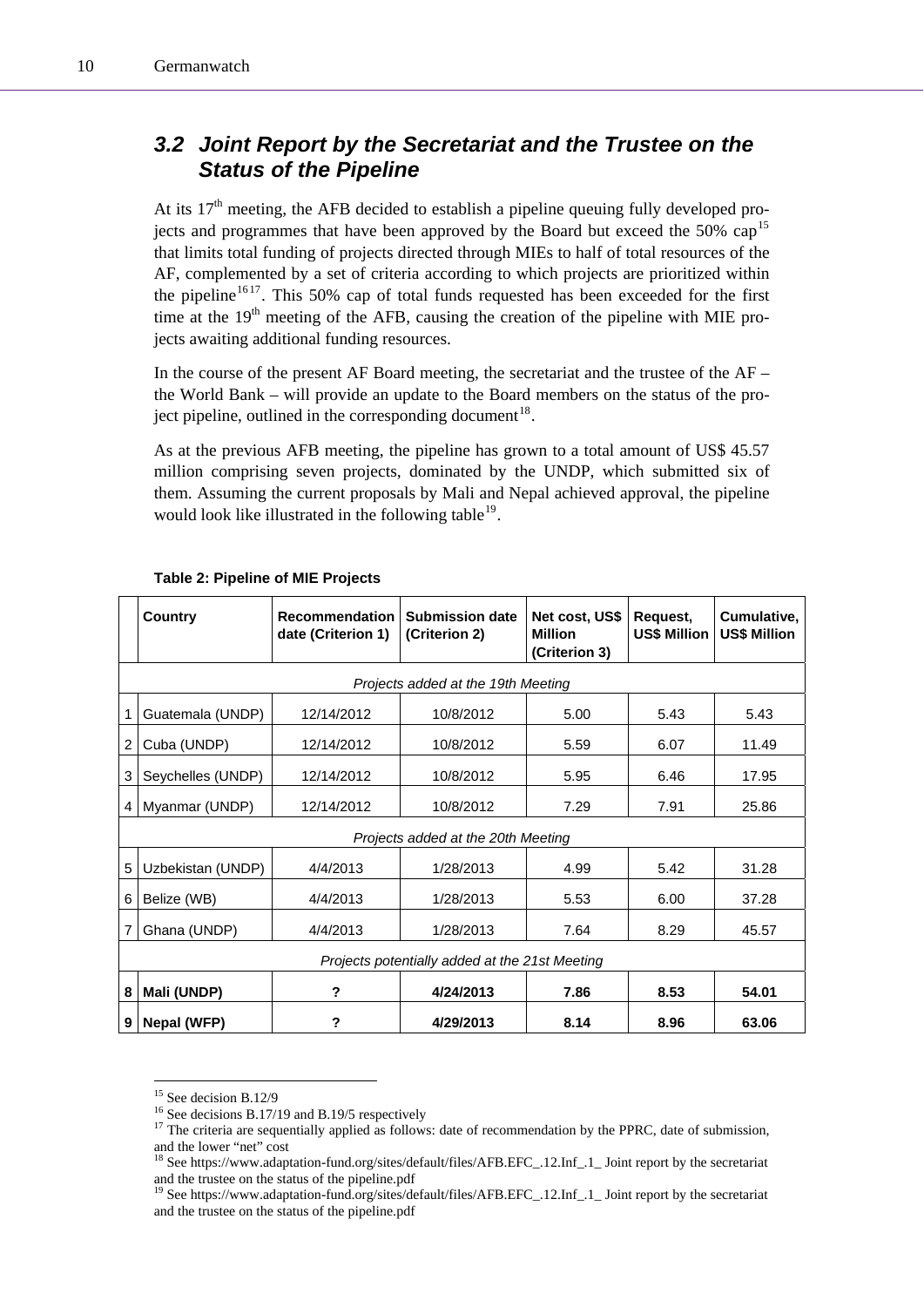Accordingly, the total amount of additional resources required to implement all projects in the pipeline would increased to about US\$ 126 million, since only 50 cents of every dollar can be allocated to projects from MIEs.

The document also makes reference to a projection on the overall funds of the AF available up to 2020, contained in the financial report by the trustee. Therein, the estimated amount of resources available by end-2020 is projected at US\$ 146-152 million, equivalent to less than US\$ 20 million annually for the next eight years. Further, the document implies that without further donor contributions or a substantial increase in the price of CERs, while also maintaining the 50% cap limit, it may not be possible to implement any additional MIE project for several years to come.

*A potential loosening or even abolition of the MIE project cap is an extremely sensitive matter that requires careful consideration. In conjunction with the deteriorating financial situation of the AF an abandonment of the cap regulation could render the direct access modality meaningless, if funding MIE projects exhausts the increasingly scarce resources. Being one unique feature of the AF - enabling country-driven development and building institutional capacity - it appears questionable to jeopardize its viability.* 

*Therefore, the only way to tackle the issue outlined above is to actively engage donors, on the one hand raising the awareness of the dire financial situation the AF finds itself in, while on the other hand continuing to praise the value added by the Fund and the good work that has been done so far.* 

# <span id="page-10-0"></span>**4 Items to be considered by the Ethics and Finance Committee (EFC)**

The Ethics and Finance Committee (EFC) is responsible for providing advice to the Board on issues of conflict of interest, ethics, finance and audit. The EFC will hold its  $12<sup>th</sup>$  meeting prior to the current AFB meeting, to examine the following documents before providing recommendation to the Board for adoption.

## <span id="page-10-1"></span>*4.1 Project/Programme Delays and Extension Procedures*

At the  $20<sup>th</sup>$  AFB meeting, the Board discussed the matter of possible delays that may occur over the course of the project and programme cycle. As was highlighted during the last session, there exist no clear procedural rules as of now, on how to handle such occurrences. Therefore, the Board requested the secretariat to develop a procedure on how to address project delays to be discussed at the current EFC meeting.

As instructed, the secretariat compiled a document in preparation for the forthcoming meeting, outlining the constitution of a policy on project and programme delays. In concrete terms, the document divides the lifespan of a project or programme into four different phases, defining the corresponding timelines that must be adhered to within each phase, along with provisions when deadlines are or cannot be met by the implementing entities. These phases are: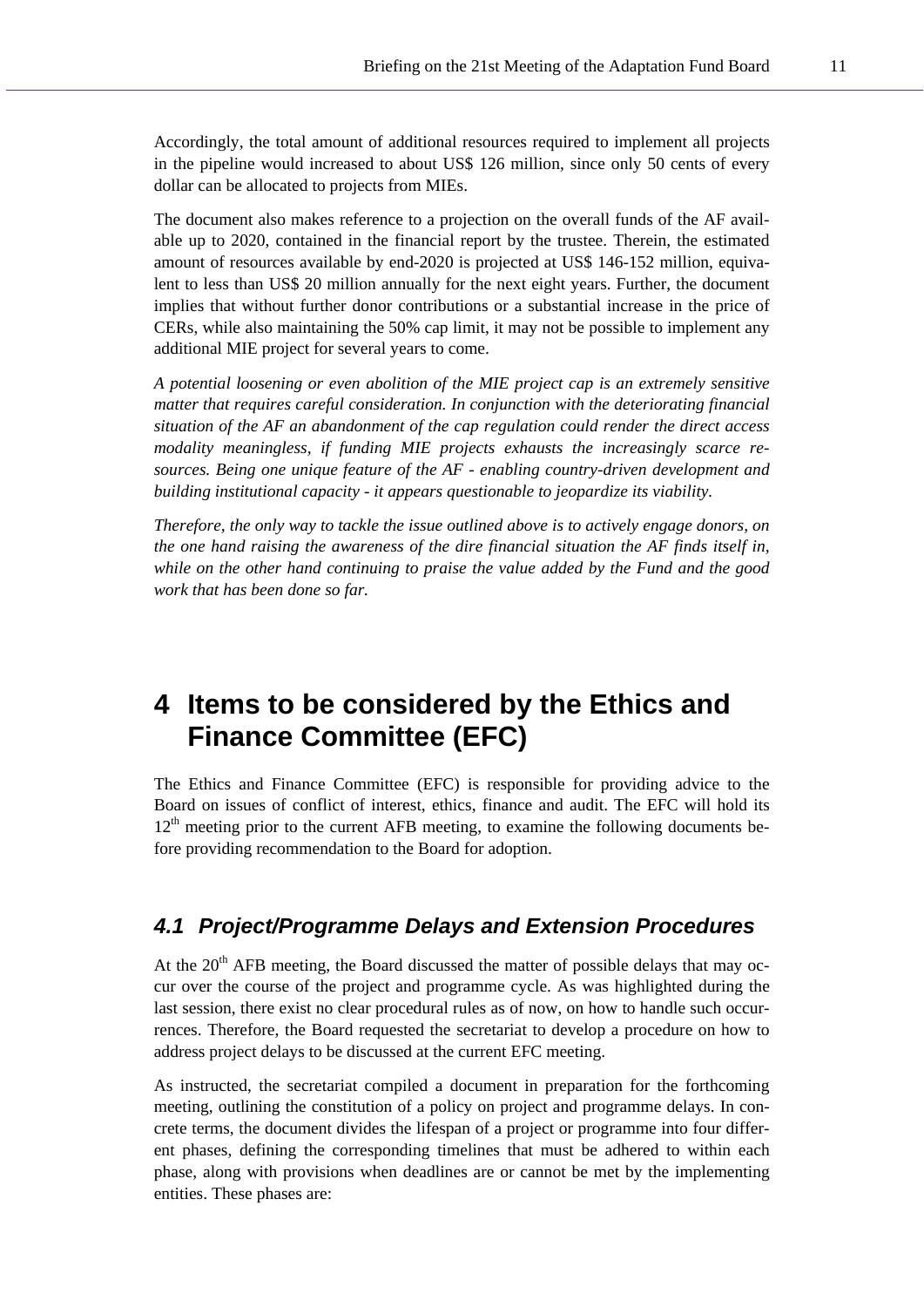- I. Signing of the legal agreement between the Board and the implementing entity after approval by the Board
- II. Start of the project or programme implementation
- III. The annual project or programme performance reports (PPRs)
- IV. Project or programme completion and final evaluation

The following section summarizes the proposed policy.<sup>[20](#page-11-0)</sup>

#### *Phase I:*

After successfully receiving approval by the AF Board for a proposal, the project or programme cycle begins with the signing of the legal agreement between the Board and the implementing entity. Here, the Operational Guidelines and Policies (OPG) already provide clear terms of reference in regard to the timeframe. Accordingly, the legal agreement must be signed by the implementing entity within four months after being notified of the approval of their project or programme. Should this term be exceeded, the corresponding funds for the project or programme will not be disbursed<sup>[21](#page-11-1)</sup>.

#### *Phase II:*

As each implementing entity has their own time schedule for the implementation of a project, it is important to agree on the definition of a set of certain milestones within the project cycle, to allow for an accurate assessment whether or not deadlines have been met accordingly. A crucial milestone in this context is the official start of the project. Therefore, to provide clarity, the AFB decided at its 18th meeting that the official start date of the project would be equivalent to the first day of the project or programme's inception workshop<sup>[22](#page-11-2)</sup>.

In the Annual Performance Report (APR) for  $2012^{23}$  $2012^{23}$  $2012^{23}$  the AF Board set an average target of six months from the first transfer of funds to the project or programme start. As there may be circumstances beyond the influence of the implementing entity that could prevent a timely project start, there exists some scope as how to deal with looming delays. Therefore, an implementing entity expecting to exceed the six months time limit must notify the AF secretariat clarifying the reasons for the delay along with a planned alternative start date. After receiving report back from the secretariat, the Board will decide on a case-by-case basis whether or not to grant the postponement of the project start, or to cancel a project entirely, e.g. when start-up delays are significant.

#### *Phase III:*

l

Once a project is up and running, the implementing entities are required to compile an annual Project or Programme Performance Report (PPR) which covers a wide set of areas, including relevant financial and procurement information, project risk, implementation progress and progress toward project output and outcomes. The PPR is due, on a rolling basis, one year after the start of the project implementation but no later than two months after the end of the reporting year. A belated or incomplete PPR by the implementing entity will consequently result in a delayed disbursement of subsequent funding tranches, as decided by the Board at its 16th meeting<sup>[24](#page-11-4)</sup>.

<span id="page-11-3"></span><span id="page-11-2"></span>

<span id="page-11-1"></span><span id="page-11-0"></span><sup>&</sup>lt;sup>20</sup> See https://www.adaptation-fund.org/sites/default/files/AFB.EFC\_12.3.Rev\_.1 Project delays policy.pdf <sup>21</sup> See Operational Policies and Guidelines, "Transfer of Funds", paragraph 54<br><sup>22</sup> See decision B.18/29 and docu 2012.pdf

<span id="page-11-4"></span> $24$  See decision B.16/21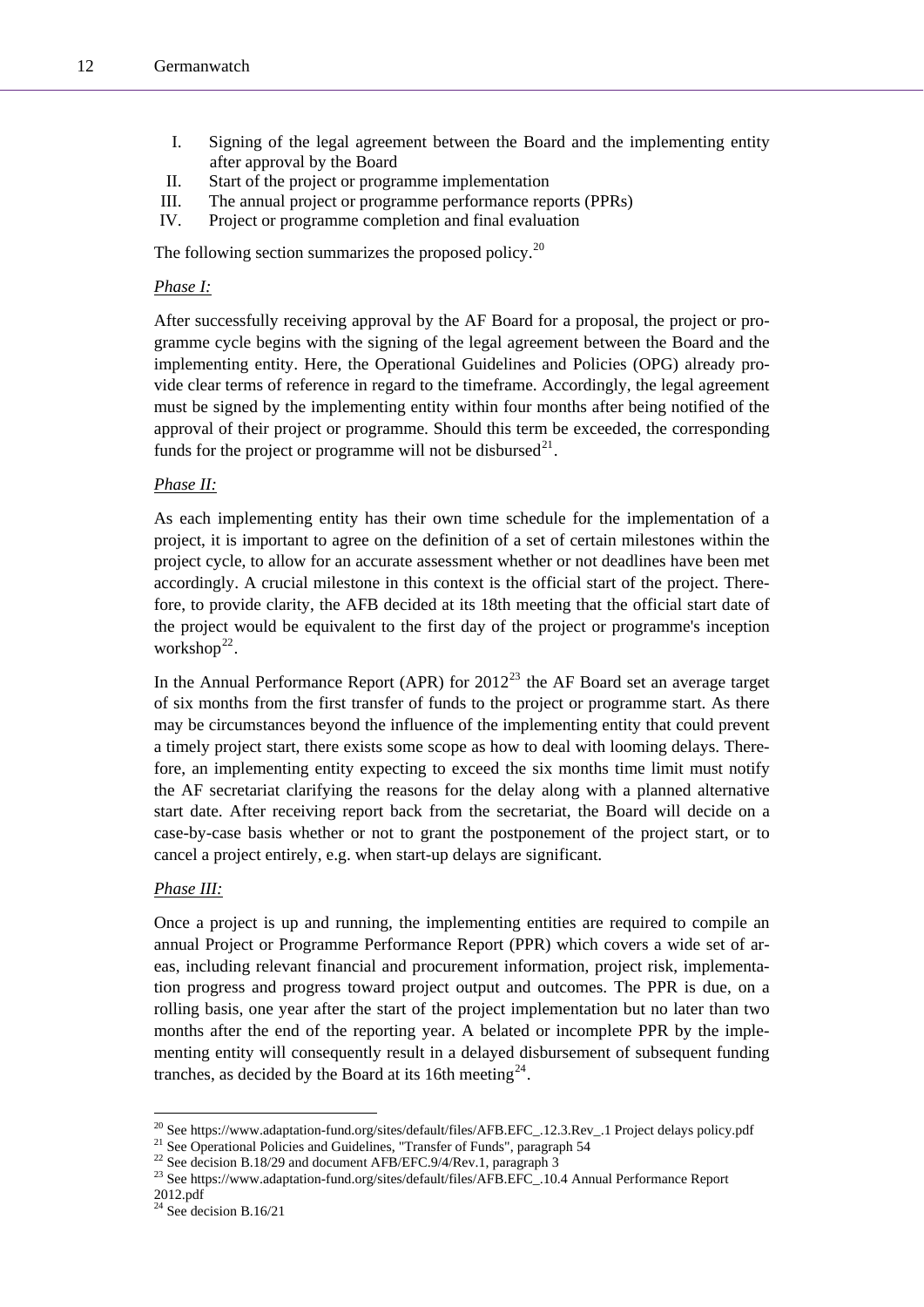#### *Phase IV:*

One component of a project or programme proposal is the indication of a tentative date envisaged for the project completion. As this may depend on the eventual start of the project, the implementing entity is required to update the expected closure date in its first PPR. This will then be the relevant date to which the project completion will be accountable to. Any delays experienced during project or programme implementation must be reported through the PPR. Should the implementing entity, however, perceive that more time is needed to bring a project to a conclusion; the proponent can submit an official request for extension<sup>[25](#page-12-0)</sup>, indicating reasons and providing justifications for the delay. This must occur as soon as the proponent obtains knowledge that the project may not close on time and no later than six months prior to the expected completion date. Given that the Board grants the extension, the implementing entity may request up to eighteen months beyond the initial closure date, when it concerns a no-cost extension.

The concluding final reports (project completion report by the implementing entity, audited report and final evaluation report by an independent evaluator) are due within six or nine months (final evaluation report) after project closure, respectively. The implementing entity will only be permitted to apply for new project funding by timely submitting all corresponding reports to the secretariat.

*It is really important that the AFB takes up this issue, not only because at the last meeting the Senegalese project requested a significant extension in a more ad-hoc manner. The document provided by UNDP regarding the state of project implementation points to significant delays in a number of projects. Looking beyond the AF it seems that such delays and associated project extensions seem to be rather the rule than the exception. A recent report by the GEF Evaluation Offices has assessed that in 80% of the projects extensions are requested. The median extension phase is 14 months, 40% of the projects experience an extension of more than a year. The World Bank performs slightly better than UNDP or UNDP.[26](#page-12-1) The performance of the NIEs can hardly be assessed in this early stage. It would be interesting to understand whether there are systemic reasons for these constant delays.* 

*The proposed policy defines a good basis to provide a clear and transparent guideline to manage emerging project or programme delays. There are, however, some areas that must be improved in order to be as comprehensive as possible. For instance, the provision in regard to the start of project or programme implementation (phase I) seems to be rather vague, as the proclaimed six months time frame is only based on an average target the Board makes reference to. Furthermore, the document does not provide sufficient clarity on how the Board comes to a decision when confronted with a delayed start of a project. What exactly is considered a "significant" start-up delay? As the resulting ruling might be as grave as the cancellation of a project or programme, this notion requires much more elaboration to avoid arbitrary judgements.* 

*On project completion, the document only determines an additional time allotment if the requested extension is a "no-cost" extension. However, the document fails to indicate how to address project extensions that may incur costs. Are such project extensions ruled out per se? Or are they subject to a Board decision? One way or the other, additional explanation is necessary.* 

<span id="page-12-1"></span><span id="page-12-0"></span><sup>&</sup>lt;sup>25</sup> Through the official template in Annex I of document AFB/EFC.12/3/Rev.1  $^{26}$  http://www.thegef.org/gef/sites/thegef.org/files/documents/APR%202012\_0.pdf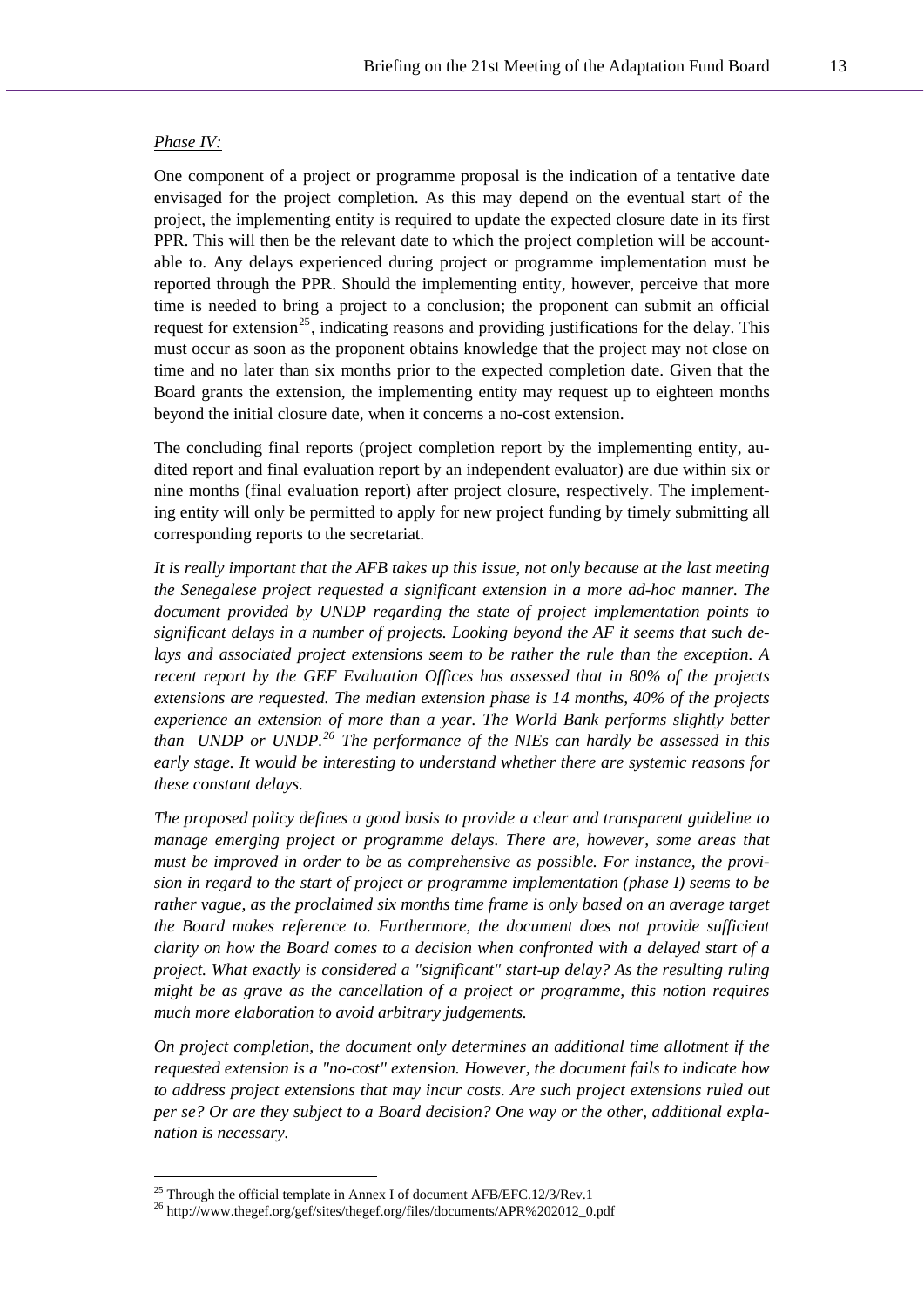## <span id="page-13-0"></span>*4.2 Options for an Overall Comprehensive Evaluation of the Adaptation Fund*

This paper is prepared by the AF Evaluation Office. Background to this issue originates from the discussion around the Evaluation Framework (EF) of the AF. The AFB has decided to delay the evaluation of the Fund, because at the time the EF was set up, only one project was under implementation. At the last Board meeting, the secretariat was requested by the AFB to prepare a document on how to proceed with the overall Evaluation of the AF and to explore options for commissioning the evaluation.

Foremost, it is important to recall that the Board has decided, at its fifteen meeting, not only to adopt its Evaluation Framework (EF), but also to entrust its evaluation function to the GEF evaluation office for an interim period of three years. The purpose of the EF is clear. It aims at explaining concepts, roles and use of evaluation within the Fund as well as defining the role and responsibility of the entities engaged in the business of the AF. The Evaluation Function, which is entrusted to the GEF Evaluation Office, is to develop the annual evaluation work programme as well as conducting the evaluation as outlined in the Evaluation Framework. The main function of the Evaluation Office consists of*:* **i) the evaluative function**, which is the evaluation of the effectiveness of the fund supported projects; **ii) the advisory function**, which is the exercise of setting minimum standards, within the AF, in order to ensure improved and consistent measurement; and **iii) the oversight function**, which is the ability to provide quality control of the minimum of evaluation requirement in the AF, as well as to track the implementation of the AFB decision.

The planned overall evaluation of the AF is broadly known as a comprehensive evaluation and aims at assessing the overall performance and efficiency of a complete organisation or programme. This overall evaluation of an organization has been broadly called Comprehensive Evaluation (CE). Basically, the CEs are independent from the institution subject of evaluation, but the used approach often varies from institution to institution and is undertaken throughout the life cycle of agencies. The CEs tend to be more complicated than regular programme, policy, thematic or portfolio evaluations.

At the very beginning, the CEs are perceived as donor driven evaluations<sup>[27](#page-13-1)</sup>, before governing bodies of international funds of institution - in the case of AF, the AFB - take the lead to provide insight, either on how to better reform the organisation or as an instrument to send strong signals to donors in terms of a replenishment process. The CE is often implemented by external teams of evaluators (hired through procurement processes) or by evaluation offices that are operationally independent of the management. Where an evaluation office or the evaluation function was not in charge of the evaluation, they have still taken an important role in terms of providing (logistical) support to the external evaluation team. In turn, where evaluation offices implemented the CE, quality assurance was made external, for example by appointing a high level advisory panel.<sup>[28](#page-13-2)</sup> There are several pros and cons to be considered, when it comes to decide, whether the evaluation should be undertaken by an independent internal office or be outsourced to an external one, e.g. time constraints: external bodies always need more time than internal ones to get

<span id="page-13-1"></span> $27$  The last multi-donor implemented CE that was undertaken was the evaluation of the WFP in 2005. This evaluation encountered follow-up problems when the governing body of the WFP refused to consider many of its findings and recommendations as donor-biased.

<span id="page-13-2"></span><sup>28</sup> AFB/EFC.12/4 , para 7 p.2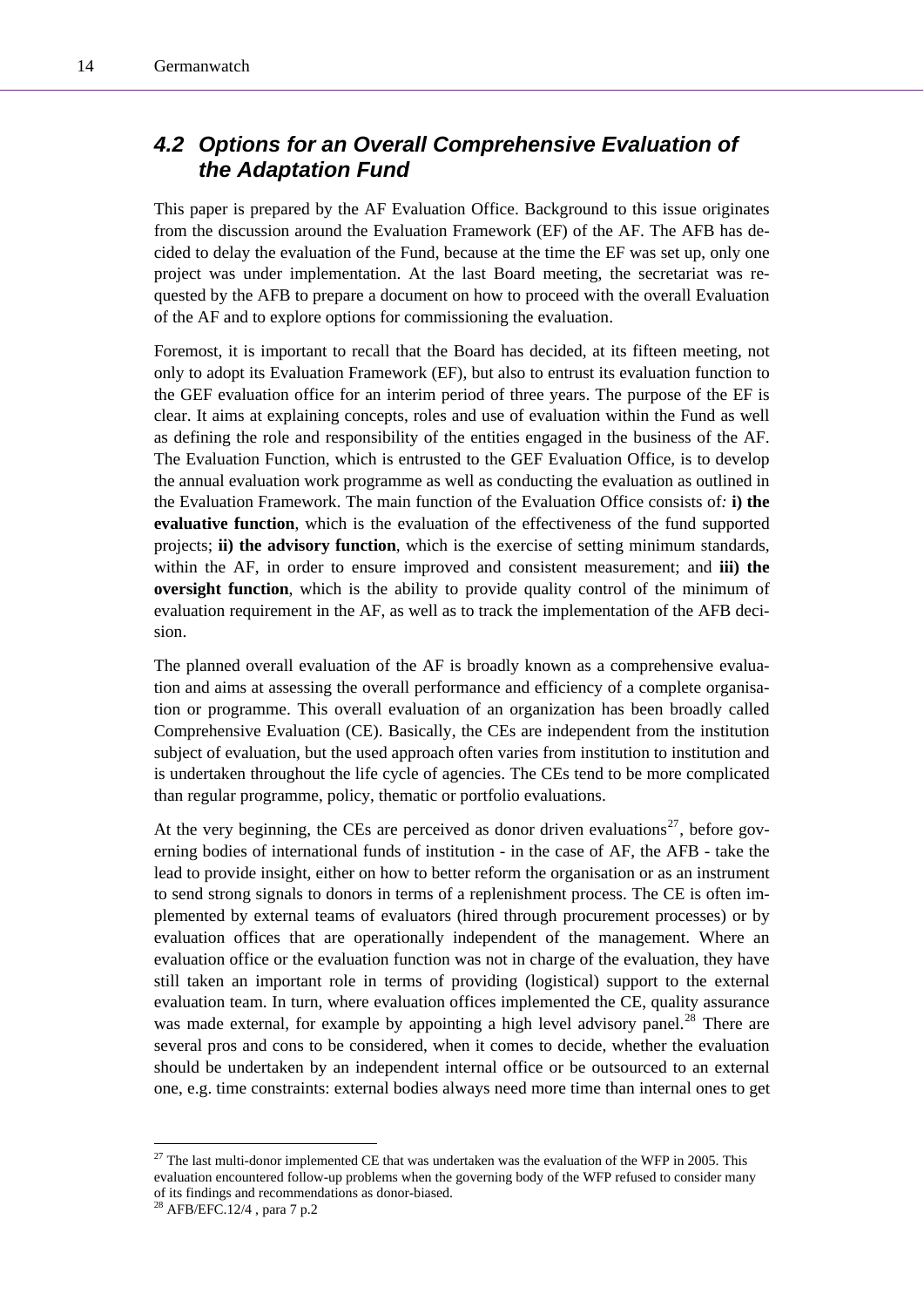familiar with the organization, which is subject of evaluation. On the other hand, external teams have a "fresh perspective" in the evaluation approach, while internal ones, may sometimes be prisoner of their own approach and so, narrowing down the scope or scale of evaluation. In addition, the credibility of external teams is higher than internal ones, which is "often perceived to be biased to some extend". However, the management of external teams could be a challenge for the governing body. In our view, the pros and cons of hiring an external or internal evaluation team could be minimized through appropriate terms of service for the CE, set by the governing body.

In doing so the AFB has two options; an overall comprehensive evaluation of the Fund:

- 1) Board management of an external evaluation team (or consultancy firm) hired through a procurement process. This option could be resources and time consuming. The CE by an external evaluation office has been recognized in the past as being in-depth and holistic. On the over hand, there are also being criticized as being not integrated in the overall process of the evaluated institution;
- 2) A Board-initiated CE implemented by the Evaluation Function of the Fund. In the case of the AF this means the GEF Evaluation Office. It should then ensure that the Evaluation Function to the Adaptation Fund has extensive experience and the adequate toolbox at its facility to address CE-type of questions. The cost of a comprehensive evaluation undertaken by the GEF Evaluation Office will amount between US\$ 0.3-0.6 million depending the ToS being set by the AFB for the evaluation.

After presenting the different options combined with their respective pros and cons, the document contains certain elements for draft terms of reference for the overall comprehensive evaluation of the Fund.

Accordingly, the main objective of the overall CE is to provide the Board with evaluative evidence on what the Fund has so far achieved since it was established, as well as to identify key lessons that can be drawn for the future. The evaluation should cover both levels (Fund and project level). In addition, in assessing the performance, the evaluation should harness "aggregated data along five standard evaluation criteria: relevance, efficiency, effectiveness, and results (outcomes and impact) and their sustainability". Thus, these findings will be critical in the determination of the way forward.

In terms of approaches to better tackle the evaluation, a mix of methods, tools and procedures, will be suitable for the AF, because of the short history of the AF and its concrete mandate. For instance the findings of the last review of the effectiveness of the AF undertaken in 2010 could be a good starting point for the CE of the AF. It is also important to organize a workshop with the relevant stakeholders involved in the AF, to discuss the findings of the evaluation and to formulate to the extent possible the recommendation for the AF, based on the findings.

For credibility and transparency sake, a quality test should also be undertaken and run by two senior advisors. The overall comprehensive evaluation of the Fund is expected to take 10 months.

As the AF has chosen the GEF Evaluation Office to undertake the evaluation function of the AF, it has blocked the budget of the office until a terminal evaluation of an implemented project will be available. The Evaluation Office has then appealed to the AF that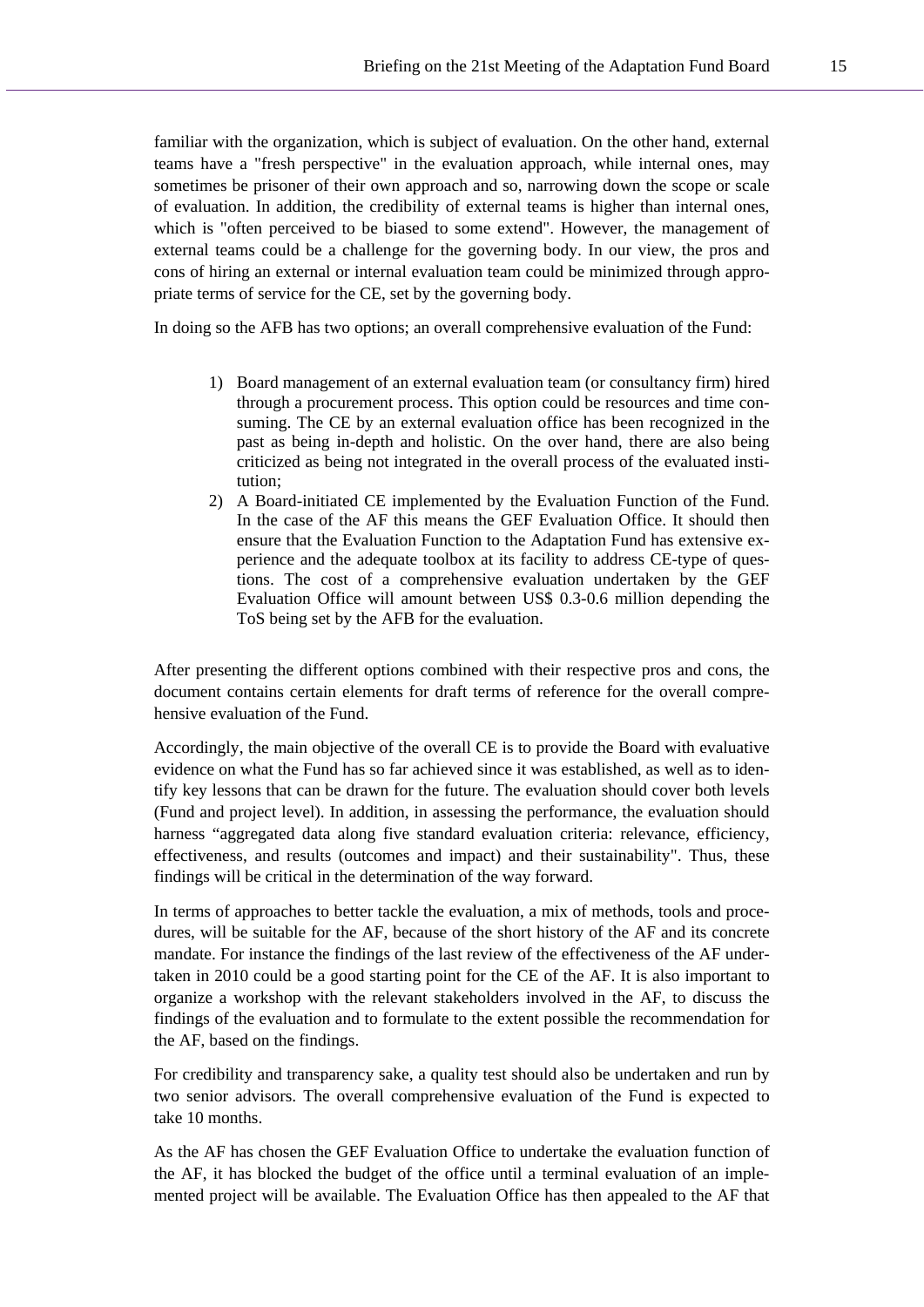the Evaluation of any fund requires specific preliminary work. In addition, it has also cautioned to provide its budget directly to the Evaluation Office rather through the secretariat, as it is an internal practice of ensuring the independence of an evaluation unit.

It is expected that the AF will adopt a decision requesting the Evaluation Function of the Fund to prepare detailed terms of reference and budget for the next meeting in October 2013, as well as an amendment of the FY 2014 budget approved for the Evaluation Function at the  $20<sup>th</sup>$  AFB meeting to reflect this new activity. Moreover, the AF should also approve the disbursement of US\$ 17,000 approved for the Evaluation Function as a part of the administrative budget, to allow the start of the work on the overall comprehensive evaluation; and to prepare an amendment.

With regard to timing, an important input for the evaluation would be to draw from as many as possible project mid-term evaluations, since they provide more objective insights than only the annual project progress reports. However, the background paper misses to be consistent or aligned with other information provided in relation to the projects implemented by UNDP (AFB/EFC.12/Inf.3) (information provided by UNDP on the projects). The latter document describes a number of project delays for different reasons, but some of them seem so significant that they would for sure lead to a delay in the mid-term evaluations (or if these would be undertaken they would come much earlier in the project logic than planned).

The following observations are based on the UNDP table in AFB/EFC.12/Inf.3, with the estimation regarding the delays in the evaluations purely my own judgement:

- Cook Islands: project manager not yet filled (or just in May 2013), delay in midterm evaluation beyond October 2014 likely
- Eritrea: significantly delayed, mid-term evaluation in August 2013 probably not possible
- Maldives: description reads as if mid-term evaluation in October 2013 also unlikely (or not effective)
- Pakistan: on track for mid-term evaluation in July 2014? unclear, since project started delayed
- Samoa: project manager post not yet filled, mid-term evaluation by October 2013 highly unlikely
- Solomon Islands: significant delay in filling key positions, mid-term evaluation by January 2013 obviously not possible
- Turkmenistan: significant delays with filling or maintaining key staff, mid-term evaluation in June 2013 highly unlikely

If one combines this with the timeline proposed in the paper on the overall evaluation, then it might be that only 4 to 6 mid-term/terminal evaluations (Senegal, Honduras, Nicaragua, Ecuador, maybe Pakistan, maybe Georgia would be covered, assuming February 2014 at the "deadline" for inclusion (adding 7 months from now before field visits would start). Doing the field visits before the mid-term evaluations seems inefficient.

*The AF is at a critical corner and all steps taken by the Fund may have impacts on the future of the Fund. The CE should be regarding, as a stocktaking exercise, to provide useful recommendations on how to fine-tune the AF as to be more efficient. On one hand,*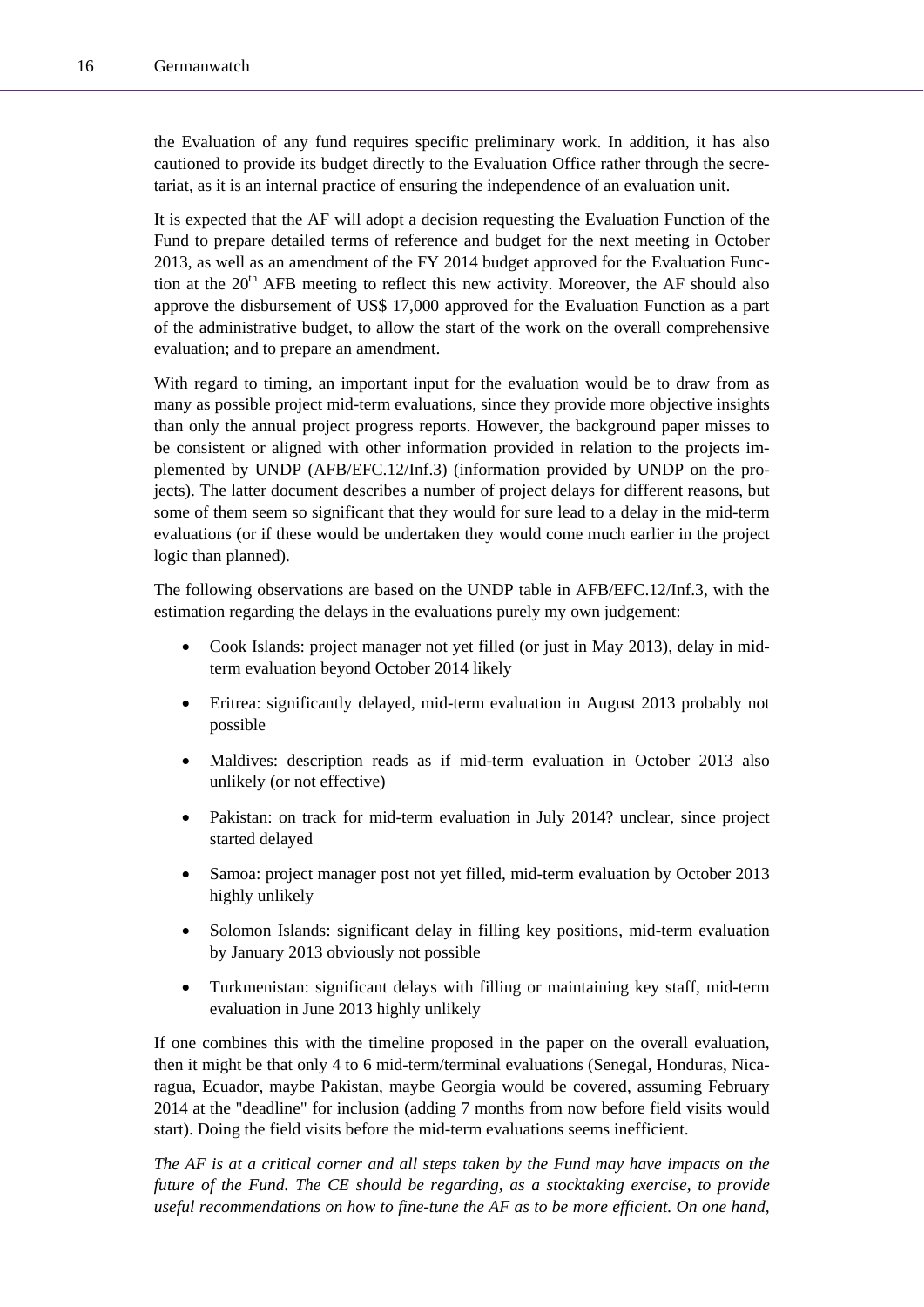*transparency has been a benchmark of the AF in the last year. However, as it has become a common practice by international funds to use their internal independent evaluation office to evaluate the adequacy of the action towards its mandate and the effectiveness of the action, it is advisable for the AF to apply a mixed approach taking advantage of its evaluation office, while sending the signal that the evaluation is as independent as possible.* 

*Having said this, the AF should at this meeting initially request the GEF Evaluation Office, providing the Evaluation Function of the AF through the Secretariat, to elaborate the Terms of Reference (ToRs) of the Evaluation of the Fund to be considered by the Board at its next meeting. The rationale of doing so is to ensure that the evaluation is integrated in the overall process of the AF.* 

*It should furthermore try to generate an updated timetable with the expected evaluations taking into account the delays, in order to benefit as much as possible from this important source of information.* 

*As a second step, and based on the ToRs to be adopted by the AFB at the next meeting, request to hire a consultant firm that should be selected through a transparent competitive process to undertake the evaluation of the AF. As a main criterion, the ToRs should have a paragraph on cost effectiveness. An updated timetable could take into account the information related to the timing of the evaluations.* 

*This approach is important to us, to avoid any conflict of interest with the GEF providing the secretariat service, from which the Evaluation Office originates. But also, this should help to avoid any perception that the evaluation may be biased, because the GEF as secretariat will also be subject of the evaluation. Furthermore, the findings of the evaluation of the AF along with the guidance from the second review of the AF are seen as key input for any decisions on the AF in Lima at COP20 (2014).* 

*The timing for the release of the CE, which is planned by the end of 2014, is an important one, because at this time the second review of the AF will be concluded and could give sufficient thoughts that could be harnessed when determining arguments for the resource mobilization process of the AF.* 

## <span id="page-16-0"></span>*4.3 IATI Compliance*

IATI is a voluntary multi-stakeholder initiative that seeks to improve the transparency of aid in order to make information more accessible and comparable, increasing effective-ness in tackling poverty<sup>[29](#page-16-1)</sup>. At the  $20<sup>th</sup>$  AFB meeting in April 2013, the Board decided to join IATI, underlining the Funds ambition towards full transparency and accountability. On April 17, 2013 the Adaptation Fund became a signatory to the International Aid Transparency Initiative (IATI) - the first climate fund to do so.

To achieve compliance with the IATI Standard, however, the Fund is required to undertake a certain set of activities, including the development of a disclosure and licensing policy and outlining an implementation schedule for publishing IATI compliant data. Both activities were concluded prior to the forthcoming  $21<sup>st</sup> AFB$  meeting and will be presented to the Board for review and approval.

<span id="page-16-1"></span><sup>29</sup> See http://www.aidtransparency.net/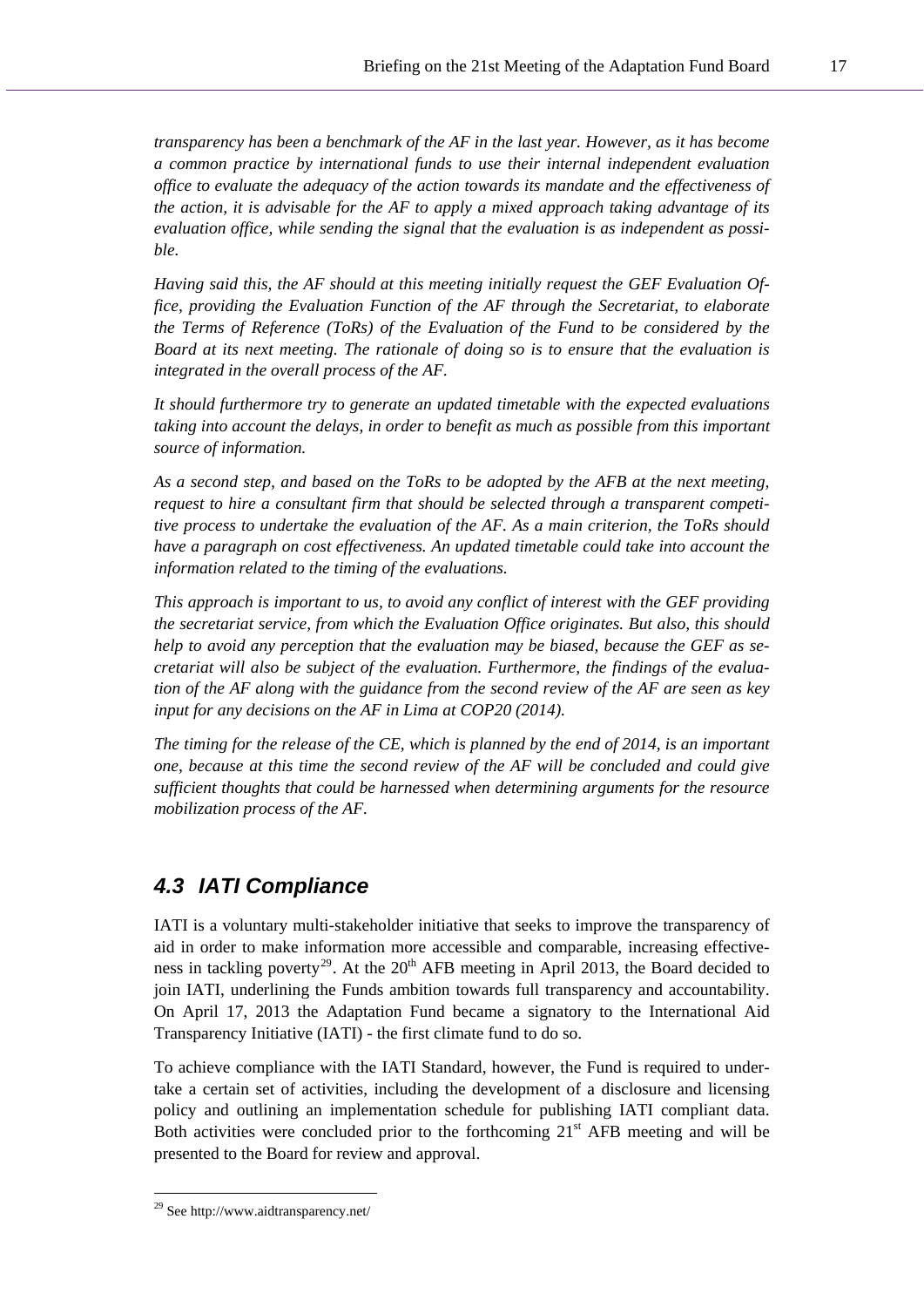l

#### <span id="page-17-0"></span>**4.3.1 Open Information Policy**

Although already promoting transparency through a myriad of practices and decisions, e.g. the publication of nearly all relevant documents or the deployment of a specific project mapping tool on its website, the AF does not possess an official disclosure and licensing policy on paper, inherently defining to what extend information is released and available to the public and how the information may be used.

The document prepared by the secretariat presents a comprehensive draft policy, informed by existing disclosure and licensing policies of international institutions such as the World Bank, the Global Environment Facility, the UK Department for International Development as well as following guidance by IATI.

In essence, the AF's *"Open Information Policy"*[30](#page-17-2) exhibits the approach to disclose all available information ("Proactive Disclosure"), mainly through its website, unless there is a compelling reason for confidentiality. In this context, the document outlines five criteria that may justify non-disclosure. These include personal information that may intrude the privacy of staff members; commercially sensitive information that are proprietary to AF project participants; information that affects the AF's relations with international governments and institutions, such as non-anonymized data obtained by the Accreditation Panel in course of an implementing entities' accreditation process (e.g. on fiduciary standards or other sensitive information); deliberative information, i.e. on proceedings held in closed sessions; and generally information that may pose a risk to the security and safety of any individual working for the AF.

In terms of licensing, obtained information may be arbitrarily used and processed by others, under the only condition that credit must be given to the AF when data or other information is used publicly.

#### <span id="page-17-1"></span>**4.3.2 Implementation Schedule for Publishing IATI Data**

As elucidated above, one further activity the AF must undertake towards achieving compliance with the IATI Standard is the elaboration of an implementation schedule, outlining by when information data will be published. Therefore, the annex of the document prepared by the secretariat includes a draft timetable addressing the matter. In concrete terms, the implementation schedule is intended for countries and organizations to specify what information they already report and publish and to present a timetable, based on their specific situation, of the feasibility of publishing more information<sup>[31](#page-17-3)</sup> required. For the Adaptation Fund, the latter applies in particular to the publication of even more detailed information at the Fund's activity level.

As for a fixed timeframe for final publication of IATI compliant data, September 2013 is envisioned in the document.

<span id="page-17-2"></span><sup>30</sup> See https://www.adaptation-fund.org/sites/default/files/AFB.EFC\_.12.5.Rev\_.1 Open Information Policy.pdf

<span id="page-17-3"></span><sup>31</sup> See https://www.adaptation-fund.org/sites/default/files/AFB.EFC\_.12.6.Rev\_.1 Implementation schedule for publishing IATI data.pdf, p. 2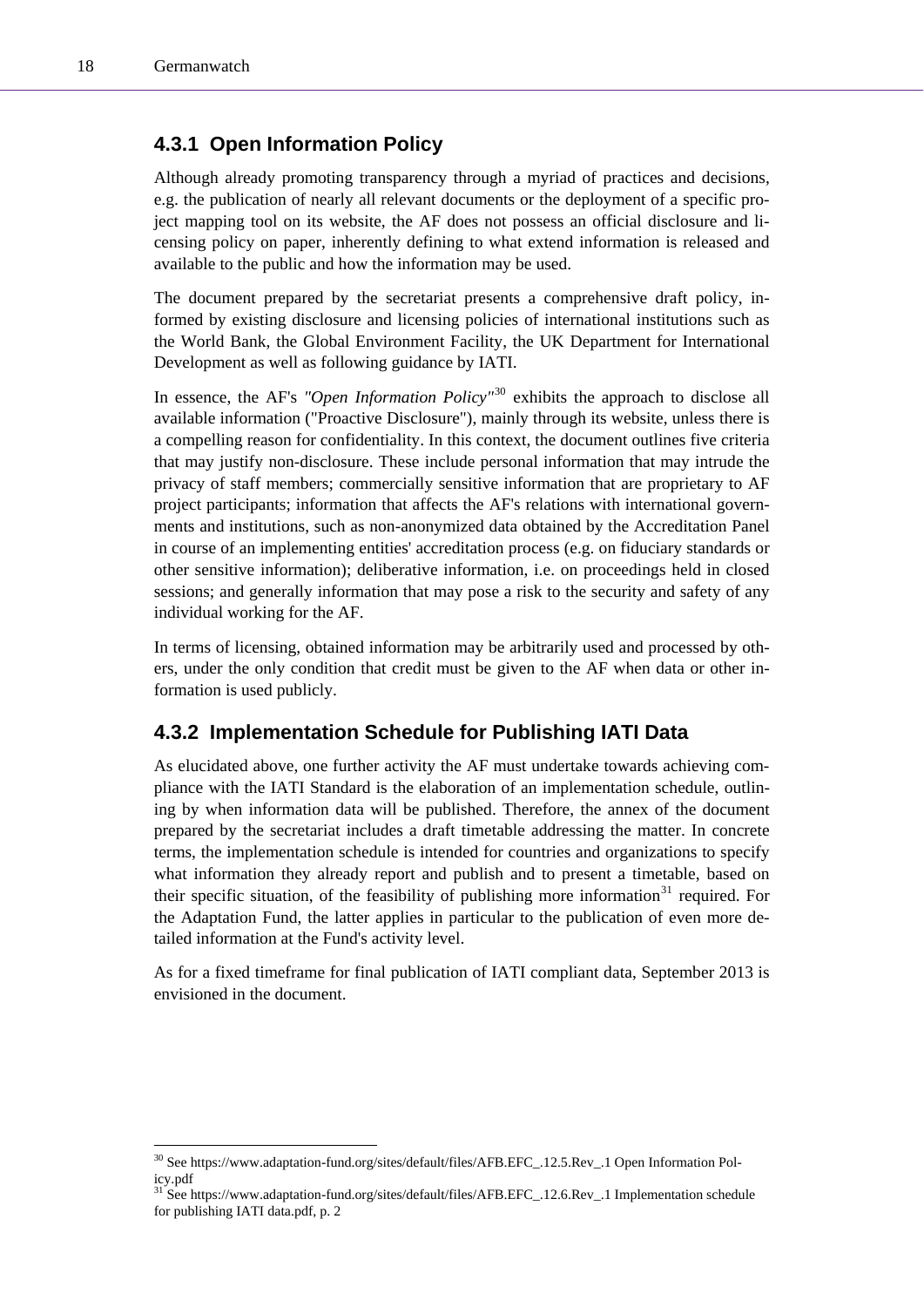## <span id="page-18-0"></span>*4.4 Results Tracking*

Given the growing portfolio and the increasing number of projects under implementation, the AF would benefit and track its own evolvement, if it amends its approach of collecting data as well as adding new impact criteria to its own standards, as done in most of the funds. The rationale of introducing this document is to improve the process currently in place and allow the AF to steadily adjust and improve its practices as it evolves.

Background to this discussion commenced at the  $10<sup>th</sup>$  meeting of the AFB, as the Fund introduced a results framework, structured to meet the objectives of reducing vulnerabilities and improving the adaptive capacity to face the impact of climate change. The Fund's current results framework consists of seven key outcomes, covering a broad range of activities from improving physical infrastructure or restoring natural habits to raising awareness or diversifying livelihoods.

Hence, there is a need for results tracking that foremost introduces indicators to enable the comparison across projects and programmes. Currently, for two projects having similar outcomes, it remains quite difficult to aggregate their indicators, as well as to holistically contrast them. In addition, there is a need to improve the reports, as the indicators having the same outcomes or their associated outputs are reported in a format that allow to aggregate them, with the view of an in-depth comparison. The second purpose of tracking the results of the AF is based on the finding by the secretariat of the lack of accurate results tracking, as well as the incompleteness of the information when it comes to screening the Project/Programme Performance Report.

Tackling the two steps would require i) a modified guidance document to project/programmes proponents, particularly on how to measure, select and report key indicators as well as ii) a modified results tracker, in particular with regards to the units used and last but not the least iii) a modified PPR screening process to ensure that the results tracker is accurate and complete.

The secretariat has noticed that although all approved projects align with fund-level outcomes, it is difficult to aggregate these indicators at the portfolio level, because of the diverse nature of projects financed and the myriad of activities undertaken on the ground. In addition, the flexible nature of the AF's results based framework, which only requires reporting on fund-level outcomes. In order to address this, the secretariat is now proposing to use three to five core impacts as follows:

- a. Reduction in vulnerability, increased adaptive capacity of the communities (Indicators: No. of direct beneficiaries; No. of early warning systems developed)
- b. Increased ecosystem resilience (Indicators: km of coastline protected; ha of restored natural habitats)
- c. Strengthened policies that integrate climate resilience strategies into local and national plans (Indicators: No. of policies introduced or adjusted to address climate change risks; No. of regulations that promote or enforce resilience measures)

There are many assumptions or methodologies, used by the project proponents, to size households or population estimates of communities that can be provided. However, because of the lack of definition, it is quite difficult for the secretariat to aggregate and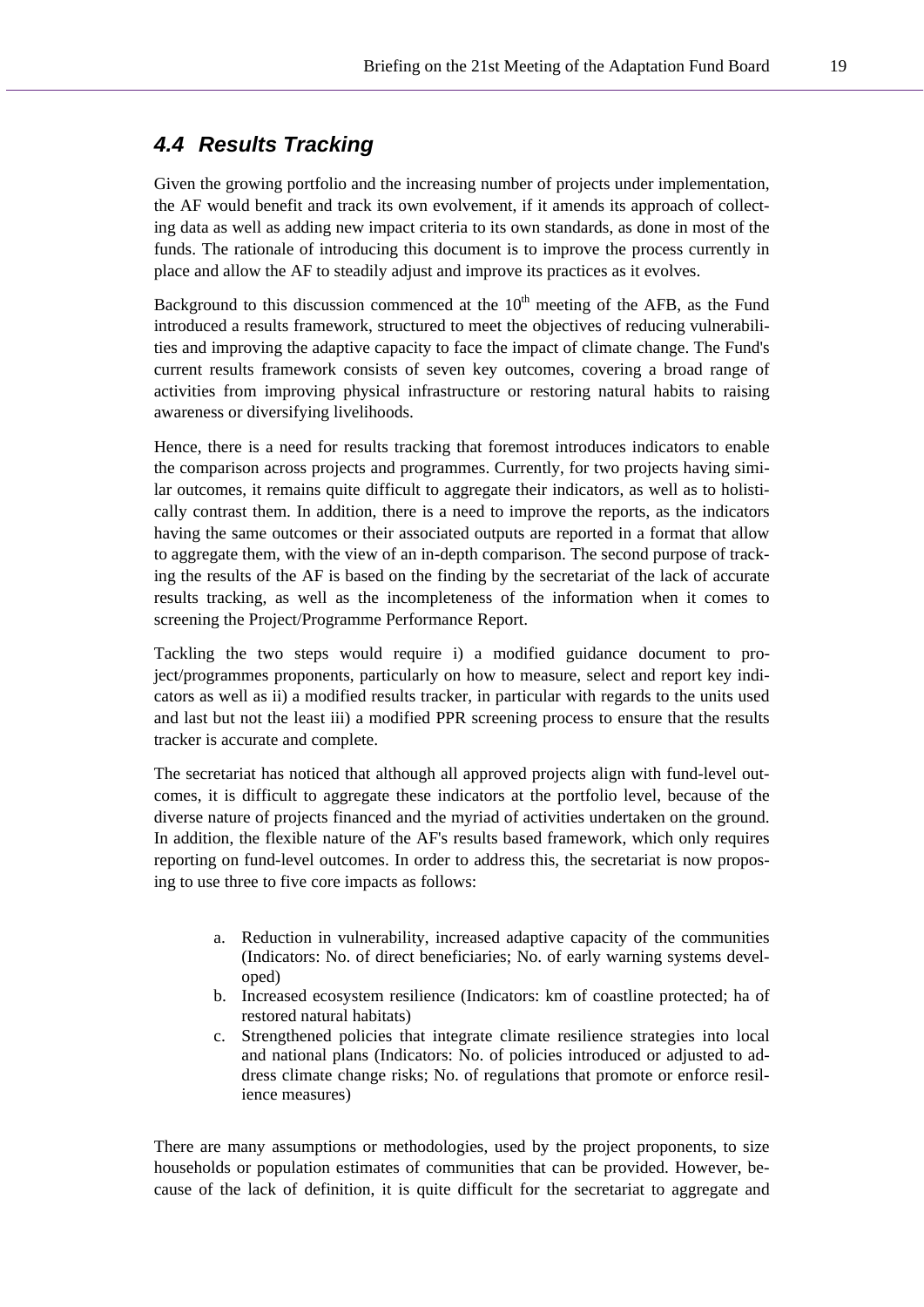compare the direct beneficiaries across portfolios. This is similar for all of the indicators above. By focusing on a few selected quantitative indicators, these can be tracked and reported on the portfolio level.

The fund-level outcome and output indicators could serve as a basis to analyze subsections of the portfolio or to undertake qualitative analyses. The AF is well advised to request this information for approval of any proposals and check them during the first year of the implementation.

*First, it is most important that the AFB takes a new development, such as the environmental and social standards of the Fund, and integrate them in its results tracking system, when it updates the existing practices. In addition, there should be clear distinction between qualitative - such as fund-level outcome and output indicators - and quantitative - such as number of communities, households, or individuals - standards. While the quantitative standards are easier to track, the qualitative standards require a clear definition and description in the project proposal to allow better understanding and tracking them. As adaptation is local-specific, the AF is well advised to set its criteria as flexible as to allow the proponents to truly reflect the local-specific needs. It is important that the annual Project Programme Report includes the advancement of the implementation against the set indicators and informs on the amount reached and plans on how to comply with the remaining indicators. The implementing entities should strive to achieve these standards to ensure a high quality process and associated outputs, in the design stage of the CBA project cycle.* 

*The three impact areas are good starting points, as they are broad and could be generic according to the specific local adaptation needs. For instance, for* 

#### *a) Reduction in vulnerability, increased adaptive capacity of the communities*

*One needs some clear and achievable goals for reducing vulnerabilities and increasing adaptive capacity of target groups to climate change. The number of target communities, households and individuals that have been identified are particularly vulnerable to climate change. The indicators should also include an approach that takes into account different vulnerability of gender, children, elderly as well as other relevant social, political and economic differences.* 

#### *b) Increased ecosystem resilience:*

*For this, one needs indicators for how the ecosystem services protected through the project have, for instance, improved the livelihoods of the targeted people; or indicators for the impacts of current and future climate hazards on livelihoods of different groups and on the ecosystems upon which they depend.* 

#### *c) Strengthened policies that integrate climate resilience strategies into local and national plans:*

*For this, one needs Indicators on existing (local/regional/national) government policies and programmes that may represent opportunities or barriers for adaptation.*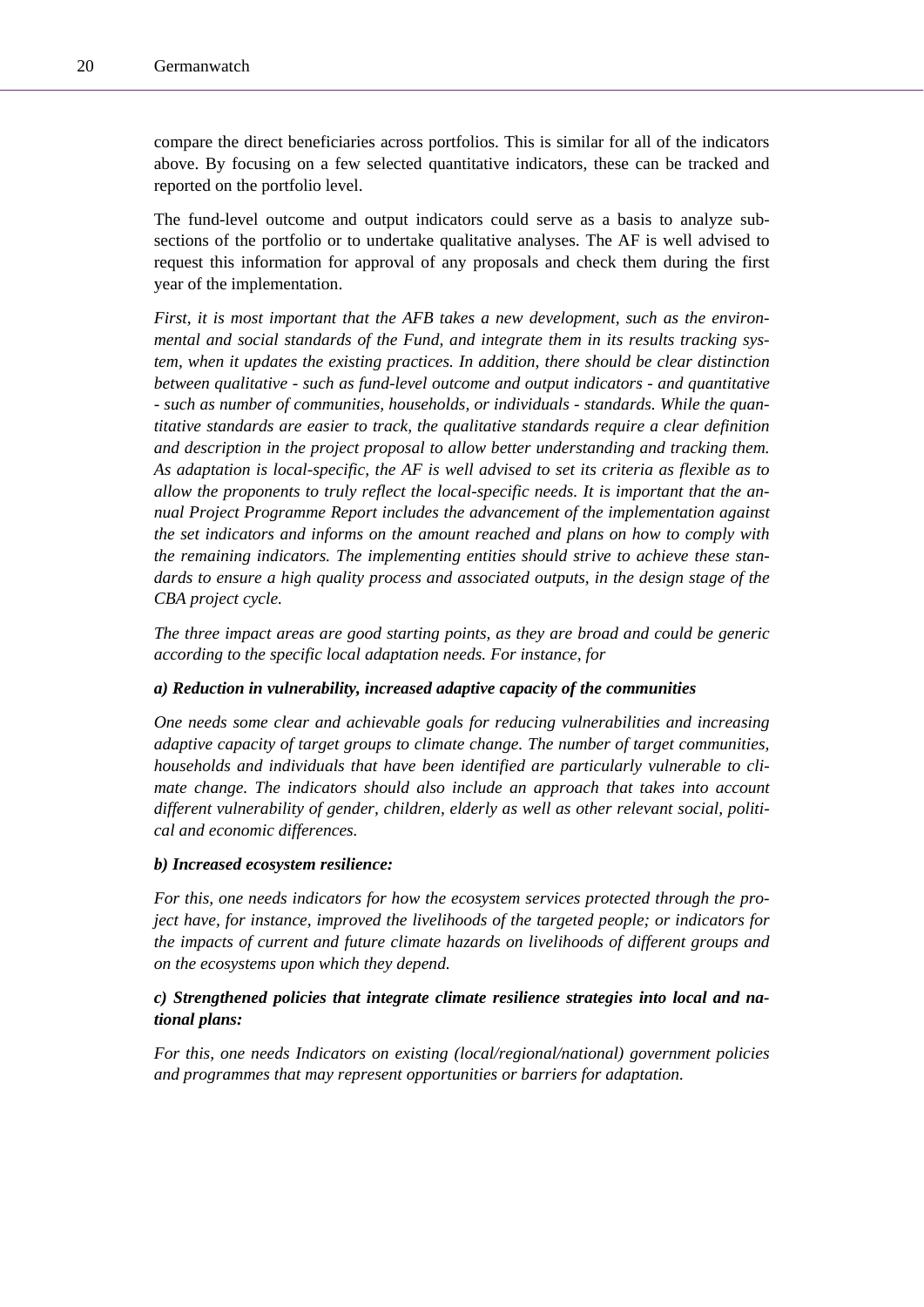## <span id="page-20-0"></span>*4.5 Financial Issues*

The following section outlines the financial issues that are on the agenda during the upcoming AFB meeting.

### <span id="page-20-1"></span>**4.5.1 Adaptation Fund Trust Fund: Financial Report Prepared by the Trustee**

As is customary at each AFB meeting, the trustee of the AF - the World Bank - will present a report on the financial status of the Adaptation Fund Trust Fund to the EFC.

Accordingly, as of March 31, 2013 the total resources received amount to US\$ 324.94 million, consisting of US\$ 188.24 million originating from CER sales and US\$ 134.50 million on the part of donations. Since 2013, the CER monetization programme brought about US\$ 250,000 in new additional resources. Deducting the funding decisions to this date leaves the total amount to support new funding decisions at US\$ 123.91 million.

The document presented by the trustee also contains a projection of funds available up to December 31, 2020 based on analytic estimates of CER issuance and current level of pledges. Depending on the underlying scenario regarding CER proceeds (low, medium, high), the total amount of resources available for the period up to end-2020 thus ranges from about US\$ 146 million to US\$ 152 million.

As stated, the available document captures the financial status of the AF Trust Fund up to March 31, 2013. However, the trustee will also hold a presentation at the Board meeting revealing a revised and updated status report that also entails recent financial developments. For instance, on May 22, 2013 the Government of Sweden announced a contribution of yet another 100 million Swedish krona (about US\$ 15 million) that have not been reflected in the report as of now. The same applies to the contribution of US\$ 1,586,400 made by Brussels Capital Region on June 6, 2013.

### <span id="page-20-2"></span>**4.5.2 CER Monetization: Additional Options and Recommended Amendments to the Guidelines**

Besides presenting the financial status of the AF Trust Fund, the trustee will also present to the EFC alternative approaches for CER monetization, in light of current market conditions and low prevailing CER prices. As requested by the AF Board at its  $20<sup>th</sup>$  meeting, the trustee therefore considered several options, culminating in a recommendation to the Board to consider removing the conditions applicable to the sale of CERs to governments (limited to CERs derived from industrial gas projects and at a premium price only) to stimulate demand; and permitting the trustee to undertake over-the-counter sales to other institutional carbon market participants in addition to dealer banks.

The available document prepared by the trustee includes an annex comprising a marked copy of the CER Monetization Programme Guidelines of 2012, highlighting the changes that require approval by the Board in order to pursue these options.<sup>[32](#page-20-3)</sup>

<span id="page-20-3"></span><sup>32</sup> See https://www.adaptation-fund.org/sites/default/files/AFB.EFC\_.12.10 CER Monetization - Additional options and amendments to the guidelines.pdf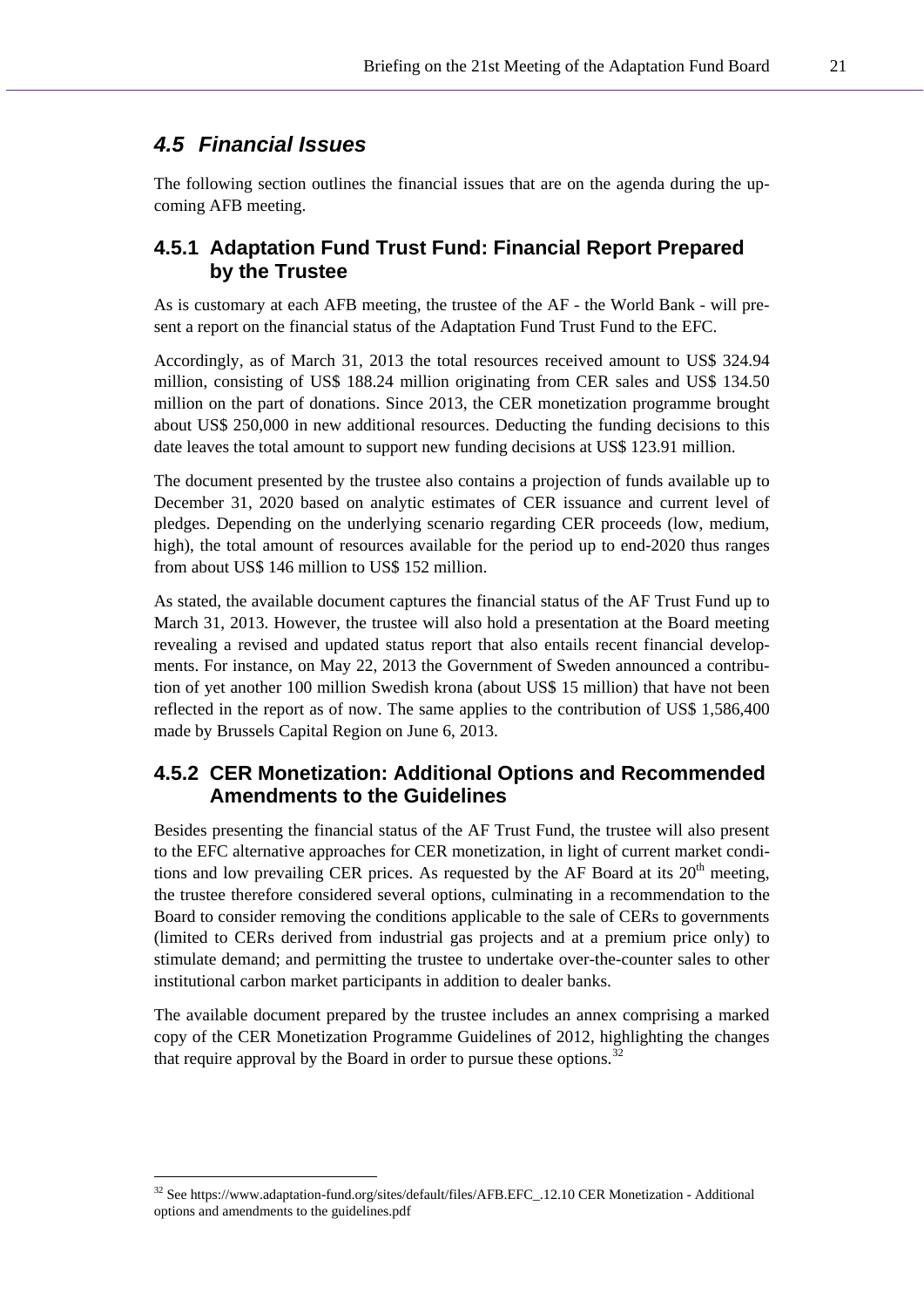#### <span id="page-21-0"></span>**4.5.3 Amendments to the Administrative Budget of the Board and Secretariat for the Fiscal Year 2014**

At the  $20<sup>th</sup>$  AFB meeting the Board collectively agreed on the budget to cover the costs of the operations for the Board and the secretariat over the period July 1, 2013 to June 30, 2014. Furthermore, the Chair of the AFB was requested to communicate with the Head of the Adaptation Fund secretariat to discuss the percentage of her time charged to the AF budget, intending to reducing it by a minimum of five percentage points<sup>[33](#page-21-4)</sup>. In the ensuing meeting, it was agreed to reduce the share from fifteen to ten per cent, resulting in a revised budged for FY 2014 of US\$ 3,338,761 (previously US\$ 3,360,613).

To become final, the AFB is requested to approve the amendments to the administrative budget at this meeting.

## <span id="page-21-1"></span>*4.6 Issues Remaining from the 20th AFB Meeting*

#### <span id="page-21-2"></span>**4.6.1 Report of the Fundraising Task Force**

Given the current financial situation of a virtually collapsed market for Certified Emission Reductions (CERs), the AF finds itself at a critical juncture of its existence. With its main source of financing drying up, the AF needs to find innovative ways to attract and scale-up resources, in order to fulfil its mandate of supporting developing countries in their efforts to adapt to the adverse effects of climate change.

To attend to this challenge, the AFB decided at its  $19<sup>th</sup>$  meeting to form a task force to work in conjunction with the secretariat on outreach, strategy and other efforts to achieve the preliminary fundraising target of US\$ 100 million by the end of  $2013^{34}$  $2013^{34}$  $2013^{34}$ .

For the forthcoming meeting of the AFB the Fundraising Task Force is expected to present a report on the activities undertaken during the intersessional period.

*At the time of this report, a document containing the Task Force's report was not available on the AF website. The Task Force will therefore most likely report orally to the AFB in the course of the meeting.* 

### <span id="page-21-3"></span>**4.6.2 Proposal of Environmental and Social Policy**

At the last Board meeting, the new chair of the AF pointed out, as key objective of his mandate, to endow the AF with Environmental and Social Safeguards, as it is good practice at several funds. He mentioned that the AF secretariat addresses the Environmental and Social Safeguards as part of the technical review of the submitted projects during the project/programme screening process. However, the Fund still does not have an overall policy framework on Environmental and Social Safeguards that assesses in a holistic manner environmental and social risks that may emerge from the implementation of projects.

Following the discussion, the Board at the last meeting requested the secretariat to examine the safeguards used by other funds, with the view of identifying elements that could

<span id="page-21-4"></span><sup>33</sup> See https://www.adaptation-fund.org/sites/default/files/AFB.EFC\_.12.9 Amendments to the administrative budget FY14.pdf

<span id="page-21-5"></span><sup>&</sup>lt;sup>34</sup> See decision B.19/29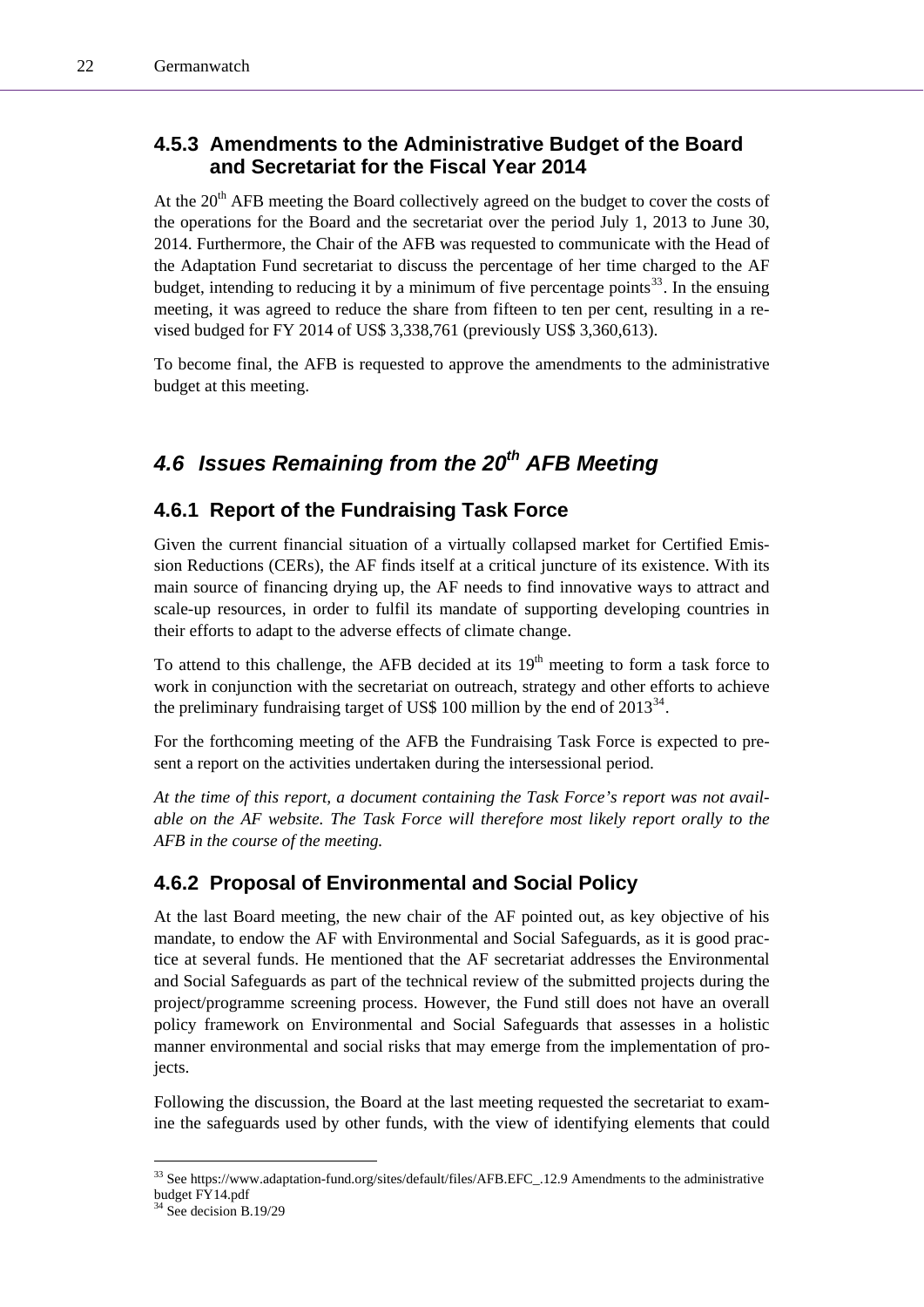match with the AF policy and guidelines. The paper described in this chapter, contains standards for the establishment of Environmental and Social Safeguards, which are in line with the mission of the Fund of addressing the adverse effects of climate change. This Environmental and Social Safeguards should strive to prevent that AF funded projects do not result in unintended environmental and social harms. To prepare this paper, the secretariat consulted the Environmental and Social Safeguards applied by most of the international funds, leading to the recommendation of a suggested Environmental and Social Safeguards policy (see below). It is now important to note that the identified standards are meant to be integrated within the AF existing policies, practices, and project cycles and would therefore be needed to be taken up in the Operation Policy and Guidelines of the AF. Accordingly, the Implementing Entities (IE) in charge of the implementation of projects will remain responsible of addressing risks associated with a project. Along this responsibility, IEs should then prove upfront - in the accreditation process - that they have policies that meet the AF Environmental and Social Safeguards.

It is clear that the scope of Environmental and Social Safeguards vary from projects to projects. This means, the robustness of the Environmental and Social Safeguards should be proportionate with the gravity of potential risks that may occur. In the best case scenario, the findings of the environmental and social risk assessment should be already included in the project proposal submitted to the AF. In turn, when an adequate risk assessment of social and environmental impacts could not be concluded prior to the submission of the proposal, the AF could still approve the proposal, provided the IE commits to timely address the environmental and social risks.

Social and environmental policies are essential to ensuring that the Adaptation Fund (AF) supports only those activities that would not harm the environment, public health or vulnerable communities. In doing so, all IEs receiving funds from the AF should commit to address the risks identified in frame of the impact assessment as early as possible, with the view of either avoiding the harm, or to minimize the risk during the implementation of the project. Furthermore, the Fund should strive to ensure that IEs have an environmental and Social Management System that is appropriate to thoroughly assess the risks and harms and address them adequately, and that the implementation of measures of addressing these risks are monitored and reported throughout the life of projects. The findings of the environmental and social safeguards shall be disclosed as to allow consultations that are timely, effective, inclusive and held free of coercion and in a cultural appropriate way for communities affected by the project proposal  $35$ .

All proposals submitted to the AF should comply with the Environmental and Social Safeguards to be set by the AF. In preparing a project, the IEs shall develop the proposal, as to determine all harms that may arise in undertaking the project in light of the AF Environmental and Social Safeguards. The screening process should inform whether further assessments are required for implementing a process and as how it would be addressed. Where the environmental and social assessment foresees significant environmental or social risks, there should be an environmental and social management plan that includes measures necessary to avoid, minimize or mitigate the potential environmental and social risks.

<span id="page-22-0"></span><sup>35</sup> AFB/B.2.1/16 page.6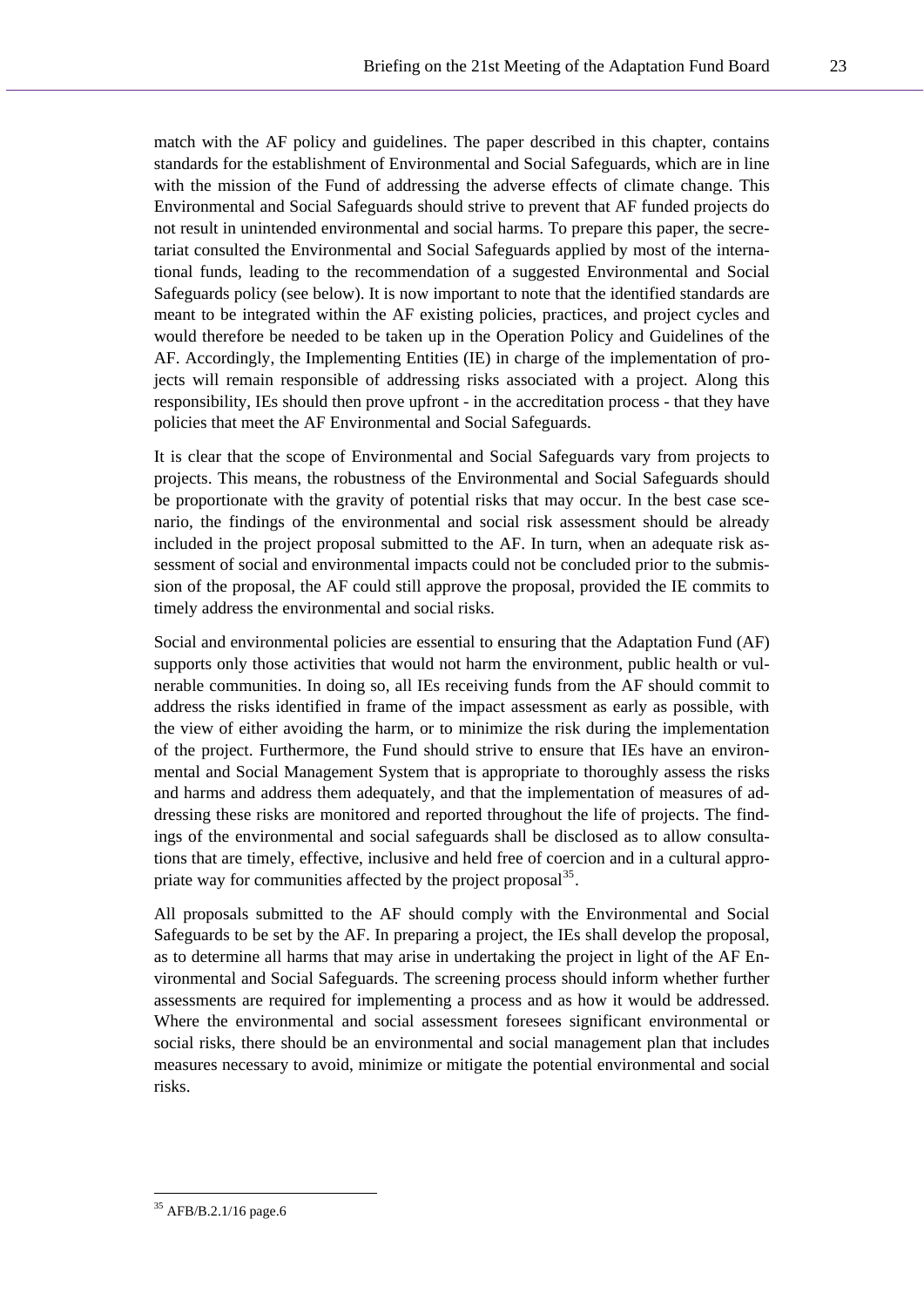#### *Environmental and Social Principles:*

Projects funded by the AF are subject of the Environmental and Social Principles as follows:

- They should be in compliance with both national and international law;
- All activities funded by the AF shall be fair and accessible to the targeted people in the way that it would not impede national or local benefits.
- They should not impact the basic human rights of marginalized and vulnerable communities, by empowering the gender equality and women
- All projects funded by the AF should meet the core labour standard as acknowledged by the International Labour Organization, as well as be consistent with the UN Declaration on the Rights of Indigenous Peoples and other applicable international instruments relating to indigenous peoples
- The principles promote to avoid any involuntary resettlement. In the case that resettlement should not be avoided, displaced persons shall be informed of their rights, consulted on their options, and offered technically and economically feasible resettlement alternatives or fair and adequate compensation.
- Natural habits shall be protected, and any significant reduction of biological diversity as well as any increase of greenhouse gases should be avoided.
- Projects should aim at maximizing energy efficiency and avoid any negative impacts on public health.
- Last but not the least, activities shall be designed to avoid any alteration, damage and removal of any physical cultural resources.

*Basically, most of the projects submitted to the AF have multiple objectives, often containing environmental and social benefits. The Environmental and Social Safeguards to be set by the AF should strive to combine the core project objectives with environmental values and needs of particular groups. In order to achieve this, special assessments of environmental and social safeguards are needed that guarantee that social and environmental side effects are sound and promote multiple benefits, both environmental and social. In addition, it is important to ensure that the safeguards applied for the project fit into the country national strategic plan. There are a range of environmental risks that occur, such as those related to land degradation, loss of biodiversity, that may even trigger severe impacts, when a project does not take an in depth assessment. This is important to consider, because adaptation actions often address future impacts. It is therefore critical that the AF sets some criteria or provides tools and procedures that project proponents could use for preparing a proposal. These minimum criteria should be strong, but should be handled with some flexibility, because every project has its own circumstances and the range of standards depends on the type of projects and risks.* 

*The social standards should be defined by taking into account the environmental reality and should encompass all groups, particularly gender, children and elderly, who are the most vulnerable within a vulnerable group. The operational principles guiding the standards of the AF should, inter-alia; i) be inclusive in terms of institutional arrangements framing the given society and should promote shared benefits for all. ii) be cohesive, by covering all groups and taking into account societal reality and constraints, iii) promote accountability throughout the project as to allow some adjustments in the proposal if deemed as necessary. The goal of social standards are to enable social inclusion, empowerment and assure security for all. As said before, the AF needs not only to adopt an environmental and social framework, with the view of ensuring diligence in managing and addressing potential risks.*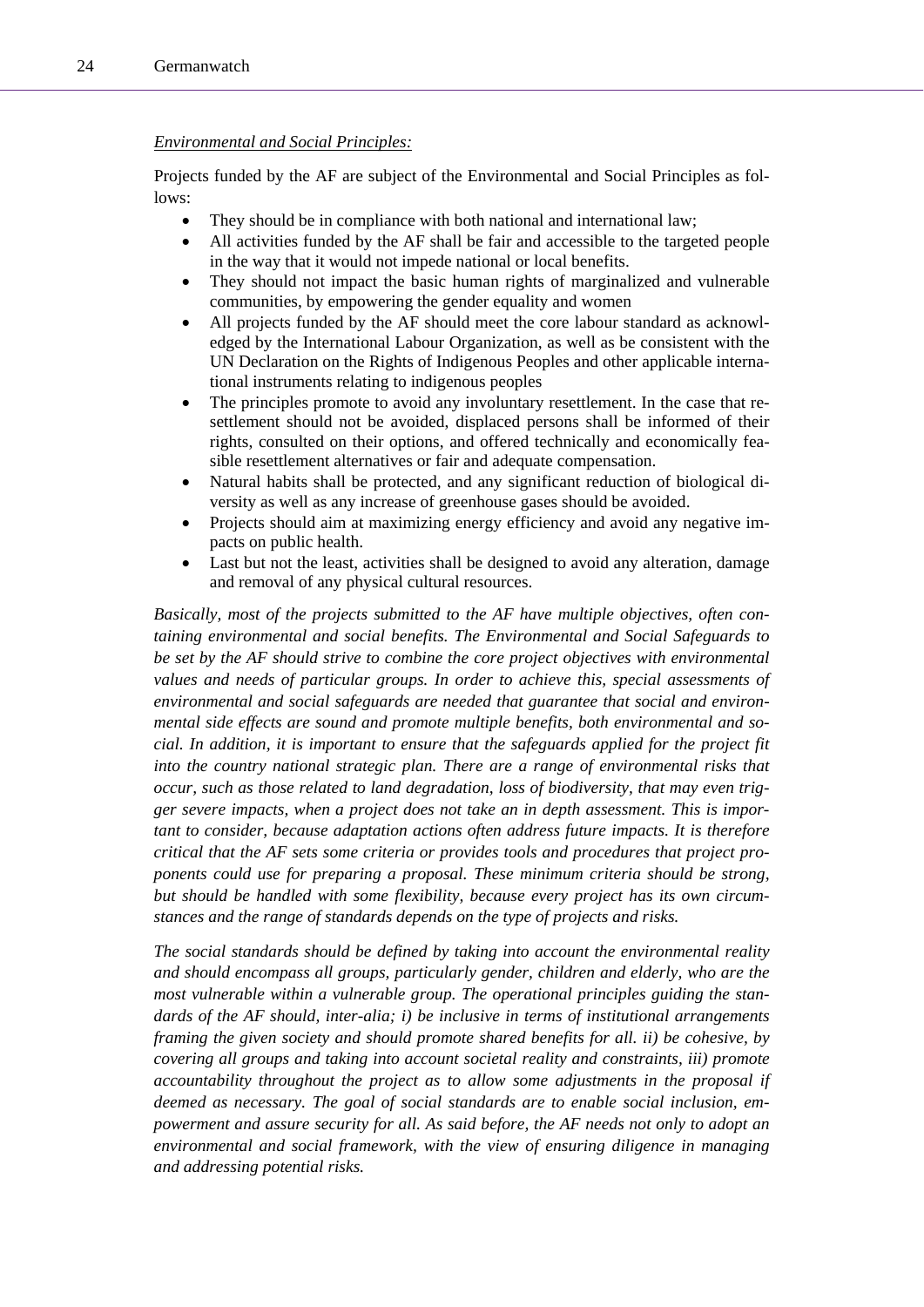*It is important to observe the projects implemented, also in order to assess whether the assumption made in the background paper that "it is expected that many AF-supported projects will entail few, if any, environmental and social risks, and thus no environmental assessment may be required", holds true. The AF is funding concrete projects, which may have environmental and social risks.* 

*Regarding the issue of involuntary resettlement, the proposed solution seems relatively weak and in problematic cases probably not acceptable. If involuntary resettlement is unavoidable, one has to question whether the project can then be approved at all, depending on the severity of is implications. Only "offering" technically and economically feasible resettlement alternatives or fair and adequate compensation, as suggested, is not enough. What if the people still do not want to resettle, e.g. for cultural reasons or for whatever reasons? Can the AFB really afford to approve projects, also from a reputational point of view, where this may happen?* 

*In terms of looking forward, we would definitely encourage the AFB to get a broader set of views through a call for submissions from civil society and other organisations, as suggested by the paper.* 

*Furthermore, the Board needs to consider the elaboration and provision of further guidelines, including on the categorisation of risks. For example, often the term "significant" is referred to, but it seems to be in the decision of the IEs to judge what is significant. Another question which arises is whether and how the costs for the identification of risks etc. could be covered in the project proposal phase (e.g. by the Project Formulation Grants in the case of direct access projects.* 

### <span id="page-24-0"></span>*4.7 Report of the Board to CMP 9*

The document summarizes the progress made by the AF in the course of 2013, in particular on the implementation of its mandate from the CMP, and recommends actions to be taken by the CMP, as appropriate. It covers the period from November 30, 2012 to July 31, 2013.

In this time frame, the AFB has accredited 15 NIEs. The Accreditation Panel has met three times during this reporting time: Due to the increasing request from developing countries for direct access, the Panel decided to increase the number of experts from three to four.

Also, its two committees, the Ethics and Finance Committee (EFC) and the Project and Programme Review Committee (PPRC) of the AF Board met three times during this reporting time. During the reporting time, the EFC debated and recommended to the AFB decisions regarding investigative procedures, fundraising campaign and strategy, implementation of a 50% cap for MIEs, the annual report, performance reports, the standard legal agreement between the Board and the implementing entities for the implementation of projects and programmes funded by the AF; CER monetization, and the budget of the AFB and its secretariat. With regard to the 50% cap, the Board decided to keep it, but not to apply the 50% cap to concept proposals. Furthermore, the Board has set up a pipeline for approved projects submitted by MIEs. The funding priority for approved proposals by MIEs retained in the pipeline is subject to the following criteria: i) the date of recommendation by the PPRC, ii) the submission date; iii) and the lower "net" cost. Currently there are seven proposals in the pipeline.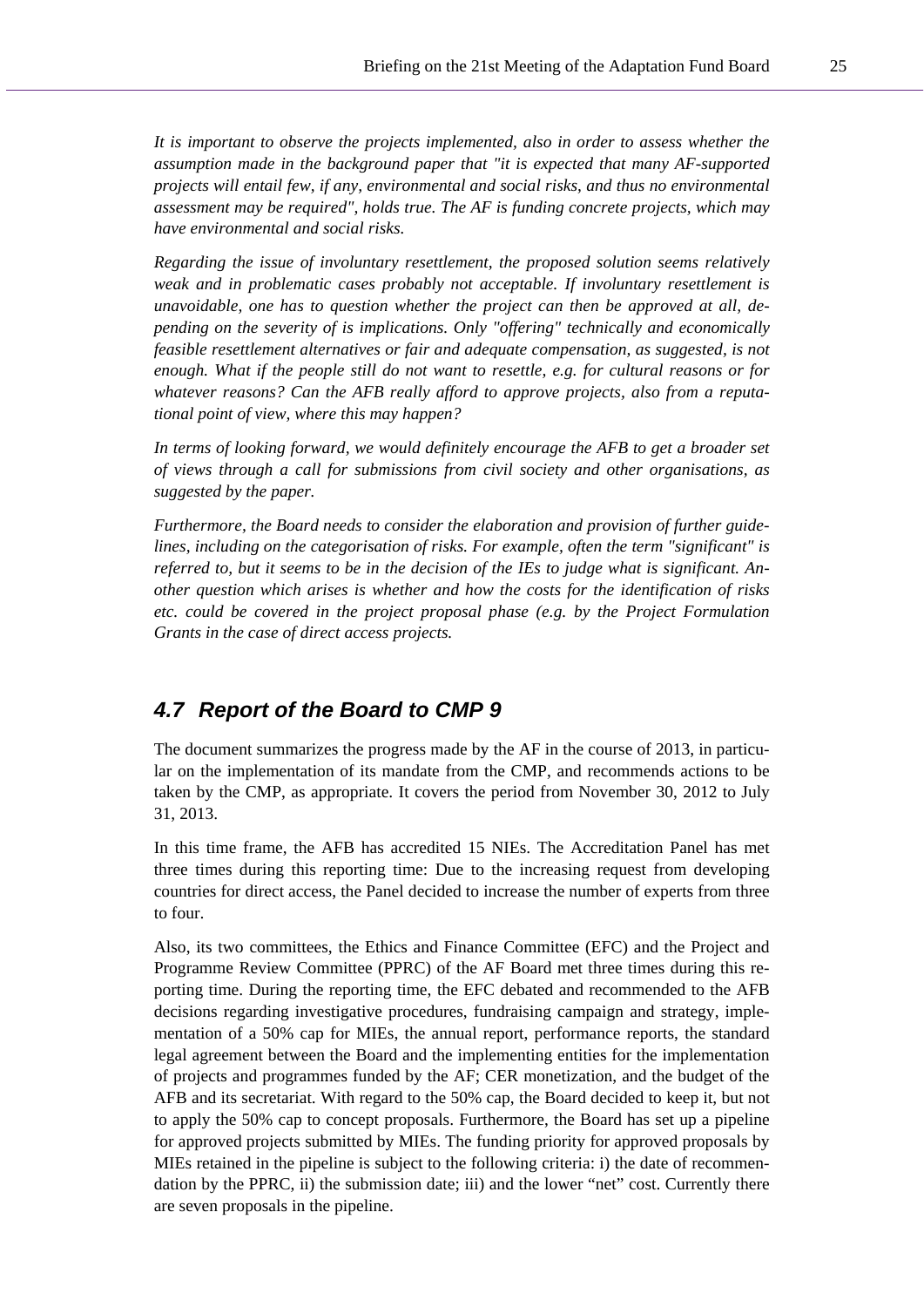l

Moreover, in the course of the reporting year, the Board received the second set of Project Performance Reports (PPR) of its funded projects under implementation. During this report year, nine projects have started the implementation and four projects were under implementation over the year. Currently, 22 out of 28 funded projects for a total of US\$ 55 million have begun the implementation. The geographic allocation of the money is the following: ten projects in Asia (36 percent of total funding), eight in Africa (32 percent) and Latin America and Caribbean (28 percent). The document also contains cumulative receipts into the Adaptation Fund Trust Fund, the cumulative receipts, containing the amount of resources from the monetization and the cumulative projects/programmes into the AFB Trust Fund.<sup>[36](#page-25-0)</sup>. The paper also mentioned that the Board has met three times in the course of 2013.

In terms of recommendation for actions by the CMP: The AF Board is of the view that the CMP shall consider spelling out the time and procedures/responsibilities for the levy of 2 per cent on the first international transfers of Assigned Amount Units (AAUs) and the issuance of Emission Reduction Units (ERUs) for Article 6 projects, in relation to conversion of ERUs as per Decision 1/CMP.8, paragraph 21.

Another milestone achieved by the AF, is its official signature to the International Aid Transparency Initiative (IATI) Standards. The IATI had ranked the AF as the  $17<sup>th</sup>$  out of 72 assessed funds and first among climate funds. This is a strong signal that the AF is not only on track with its mandate, but also promoting and implementing the best transparent standards for disclosure and working methods. The AFB also regularly convened a CSO Dialogue, in order to exchange views and take note of civil society's concerns.

In terms of outstanding issues emanating from the last CMP meeting, it is noteworthy mentioning that the CMP extended the terms of services to be provided by the trustee for fourteen months to June 2015 (Decision 4/CMP.8).

One of the key issues at the AFB is the lack resources to respond to the growing demand of finance for urgent concrete projects in developing countries. Along the fund raising strategy of the AFB, the Board established a task force that works jointly with its secretariat, on outreach, strategy and other efforts to achieve the interim US\$ 100 million goal fundraising target set by the Board by end 2013.

The report also contains a passage highlighting the cooperation with civil society, in particular through the regular CSO dialogue.

*At the last meeting of the Subsidiary Bodies of the UNFCCC, although the agenda of the Subsidiary Body on Implementation was not adopted, parties on the floor discussed in depth the prospect of the AF after the extension of the Kyoto Protocol. Parties were of the view, that the CMP should request the trustee of the AF to issue the levy of 2 per cent on the first international transfers of AAUs and ERUs, but expressed their concerns with regard to the scarce resources of the AFB. Several options were discussed on how to ensure predictability, scalability and adequacy of the AF by having the AF either under the Convention as an Operating Entity, but also exploring ways on how to link it with the GCF. It is important that the CMP sends a strong signal to all countries in the position to do so, to support the AF as to meet its fund raising goal of US\$ 100 million.*

<span id="page-25-0"></span><sup>&</sup>lt;sup>36</sup> The accurate amount is not provided in the document, but rather has placeholders, to be filled as soon the accurate resources are available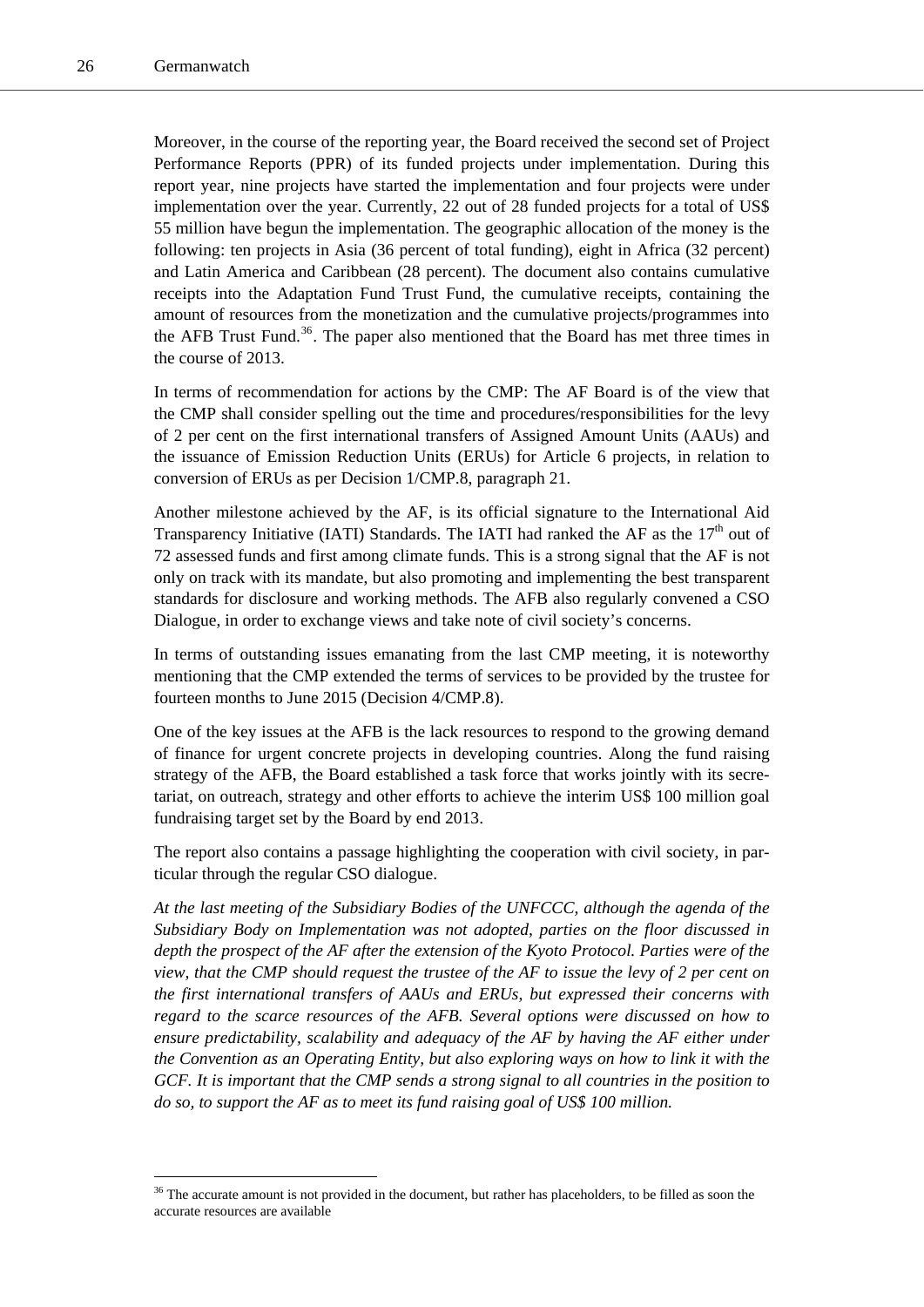## **... did you find this publication interesting and helpful?**

You can support the work of Germanwatch with a donation to:

Bank fuer Sozialwirtschaft AG BIC/Swift: BFSWDE33BER IBAN: DE33 1002 0500 0003 212300

Thank you for your support!